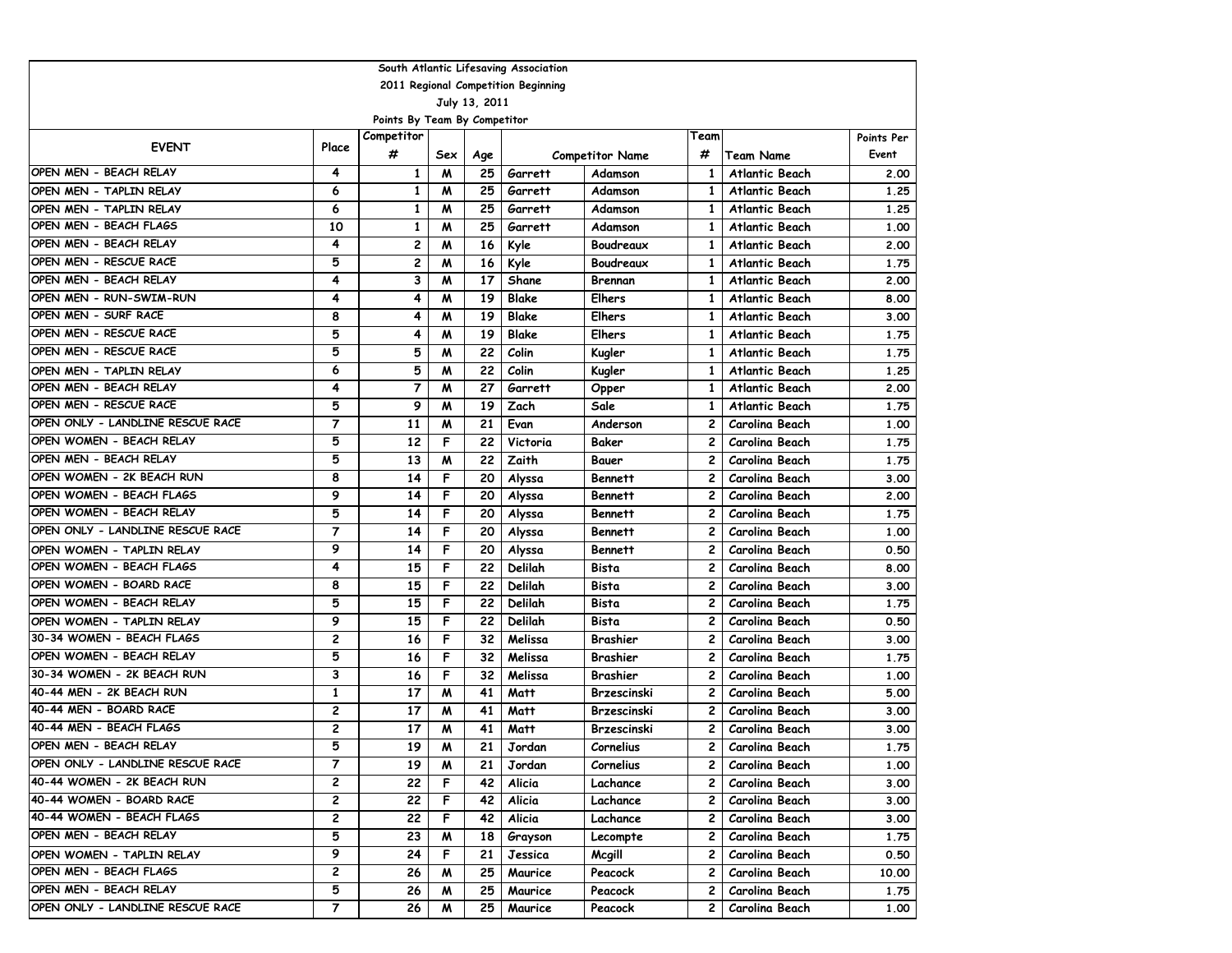| 2011 Regional Competition Beginning<br>July 13, 2011<br>Points By Team By Competitor<br>Competitor<br>Team<br>Points Per<br><b>EVENT</b><br>Place<br>#<br>#<br>Event<br><b>Competitor Name</b><br>Team Name<br>Sex<br>Age<br>9<br>F<br>28<br>21<br>$\mathbf{2}$<br>Carolina Beach<br>OPEN WOMEN - TAPLIN RELAY<br>Kirsty<br>Thayer<br>OPEN MEN - BEACH RELAY<br>10<br>29<br>M<br>18<br>3<br>Cerato<br><b>Charleston County</b><br>Joey<br>OPEN MEN - BEACH RELAY<br>10<br>30<br>22<br>M<br>Travis<br>3<br>Farnham<br><b>Charleston County</b><br>35-39 MEN - SURF RACE<br>$\mathbf{1}$<br>31<br>35<br>M<br>3<br>Stephen<br>Fernandez<br><b>Charleston County</b><br>35-39 MEN - RUN-SWIM-RUN<br>1<br>31<br>M<br>35<br>З<br>Stephen<br>Fernandez<br><b>Charleston County</b><br>35-39 - INTERNATIONAL IRONMAN<br>2<br>31<br>M<br>35<br>3<br>Stephen<br>Fernandez<br><b>Charleston County</b><br>OPEN WOMEN - RESCUE RACE<br>6<br>F<br>32<br>22<br>Sara<br>Gardocki<br>3<br>Charleston County<br>6<br>32<br>F<br>22<br>Gardocki<br>3<br>OPEN WOMEN - TAPLIN RELAY<br>Sara<br><b>Charleston County</b><br>OPEN MEN - BEACH RELAY<br>10<br>20<br>33<br>M<br>Alex<br>Herlocker<br>3<br><b>Charleston County</b><br>OPEN MEN - BOARD RESCUE RACE<br>4<br>23<br>3<br>34<br>M<br>Heyward<br><b>Steve</b><br><b>Charleston County</b><br>OPEN MEN - BOARD RESCUE RACE<br>19<br>4<br>35<br>Vince<br>LeonGuerrero<br>3<br>M<br><b>Charleston County</b><br>OPEN MEN - BEACH RELAY<br>23<br>10<br>36<br>Tim<br>Mack<br>3<br>M<br><b>Charleston County</b><br>OPEN WOMEN - RESCUE RACE<br>6<br>Erin<br>F<br>19<br>Steffan<br>3<br>38<br><b>Charleston County</b><br>6<br>F<br>19<br>38<br>Erin<br>Steffan<br>3<br>OPEN WOMEN - TAPLIN RELAY<br><b>Charleston County</b><br>F<br>OPEN WOMEN - SURFSKI RACE<br>19<br>10<br>38<br>Erin<br>Steffan<br>3 | South Atlantic Lifesaving Association |  |  |  |  |  |  |  |                          |      |  |  |  |
|----------------------------------------------------------------------------------------------------------------------------------------------------------------------------------------------------------------------------------------------------------------------------------------------------------------------------------------------------------------------------------------------------------------------------------------------------------------------------------------------------------------------------------------------------------------------------------------------------------------------------------------------------------------------------------------------------------------------------------------------------------------------------------------------------------------------------------------------------------------------------------------------------------------------------------------------------------------------------------------------------------------------------------------------------------------------------------------------------------------------------------------------------------------------------------------------------------------------------------------------------------------------------------------------------------------------------------------------------------------------------------------------------------------------------------------------------------------------------------------------------------------------------------------------------------------------------------------------------------------------------------------------------------------------------------------------------------------------------------------------------------------------------------------------------------------------------------------|---------------------------------------|--|--|--|--|--|--|--|--------------------------|------|--|--|--|
|                                                                                                                                                                                                                                                                                                                                                                                                                                                                                                                                                                                                                                                                                                                                                                                                                                                                                                                                                                                                                                                                                                                                                                                                                                                                                                                                                                                                                                                                                                                                                                                                                                                                                                                                                                                                                                        |                                       |  |  |  |  |  |  |  |                          |      |  |  |  |
|                                                                                                                                                                                                                                                                                                                                                                                                                                                                                                                                                                                                                                                                                                                                                                                                                                                                                                                                                                                                                                                                                                                                                                                                                                                                                                                                                                                                                                                                                                                                                                                                                                                                                                                                                                                                                                        |                                       |  |  |  |  |  |  |  |                          |      |  |  |  |
|                                                                                                                                                                                                                                                                                                                                                                                                                                                                                                                                                                                                                                                                                                                                                                                                                                                                                                                                                                                                                                                                                                                                                                                                                                                                                                                                                                                                                                                                                                                                                                                                                                                                                                                                                                                                                                        |                                       |  |  |  |  |  |  |  |                          |      |  |  |  |
|                                                                                                                                                                                                                                                                                                                                                                                                                                                                                                                                                                                                                                                                                                                                                                                                                                                                                                                                                                                                                                                                                                                                                                                                                                                                                                                                                                                                                                                                                                                                                                                                                                                                                                                                                                                                                                        |                                       |  |  |  |  |  |  |  |                          |      |  |  |  |
|                                                                                                                                                                                                                                                                                                                                                                                                                                                                                                                                                                                                                                                                                                                                                                                                                                                                                                                                                                                                                                                                                                                                                                                                                                                                                                                                                                                                                                                                                                                                                                                                                                                                                                                                                                                                                                        |                                       |  |  |  |  |  |  |  |                          |      |  |  |  |
|                                                                                                                                                                                                                                                                                                                                                                                                                                                                                                                                                                                                                                                                                                                                                                                                                                                                                                                                                                                                                                                                                                                                                                                                                                                                                                                                                                                                                                                                                                                                                                                                                                                                                                                                                                                                                                        |                                       |  |  |  |  |  |  |  |                          | 0.50 |  |  |  |
|                                                                                                                                                                                                                                                                                                                                                                                                                                                                                                                                                                                                                                                                                                                                                                                                                                                                                                                                                                                                                                                                                                                                                                                                                                                                                                                                                                                                                                                                                                                                                                                                                                                                                                                                                                                                                                        |                                       |  |  |  |  |  |  |  |                          | 0.25 |  |  |  |
|                                                                                                                                                                                                                                                                                                                                                                                                                                                                                                                                                                                                                                                                                                                                                                                                                                                                                                                                                                                                                                                                                                                                                                                                                                                                                                                                                                                                                                                                                                                                                                                                                                                                                                                                                                                                                                        |                                       |  |  |  |  |  |  |  |                          | 0.25 |  |  |  |
|                                                                                                                                                                                                                                                                                                                                                                                                                                                                                                                                                                                                                                                                                                                                                                                                                                                                                                                                                                                                                                                                                                                                                                                                                                                                                                                                                                                                                                                                                                                                                                                                                                                                                                                                                                                                                                        |                                       |  |  |  |  |  |  |  |                          | 5.00 |  |  |  |
|                                                                                                                                                                                                                                                                                                                                                                                                                                                                                                                                                                                                                                                                                                                                                                                                                                                                                                                                                                                                                                                                                                                                                                                                                                                                                                                                                                                                                                                                                                                                                                                                                                                                                                                                                                                                                                        |                                       |  |  |  |  |  |  |  |                          | 5.00 |  |  |  |
|                                                                                                                                                                                                                                                                                                                                                                                                                                                                                                                                                                                                                                                                                                                                                                                                                                                                                                                                                                                                                                                                                                                                                                                                                                                                                                                                                                                                                                                                                                                                                                                                                                                                                                                                                                                                                                        |                                       |  |  |  |  |  |  |  |                          | 3.00 |  |  |  |
|                                                                                                                                                                                                                                                                                                                                                                                                                                                                                                                                                                                                                                                                                                                                                                                                                                                                                                                                                                                                                                                                                                                                                                                                                                                                                                                                                                                                                                                                                                                                                                                                                                                                                                                                                                                                                                        |                                       |  |  |  |  |  |  |  |                          | 1.25 |  |  |  |
|                                                                                                                                                                                                                                                                                                                                                                                                                                                                                                                                                                                                                                                                                                                                                                                                                                                                                                                                                                                                                                                                                                                                                                                                                                                                                                                                                                                                                                                                                                                                                                                                                                                                                                                                                                                                                                        |                                       |  |  |  |  |  |  |  |                          | 1.25 |  |  |  |
|                                                                                                                                                                                                                                                                                                                                                                                                                                                                                                                                                                                                                                                                                                                                                                                                                                                                                                                                                                                                                                                                                                                                                                                                                                                                                                                                                                                                                                                                                                                                                                                                                                                                                                                                                                                                                                        |                                       |  |  |  |  |  |  |  |                          | 0.25 |  |  |  |
|                                                                                                                                                                                                                                                                                                                                                                                                                                                                                                                                                                                                                                                                                                                                                                                                                                                                                                                                                                                                                                                                                                                                                                                                                                                                                                                                                                                                                                                                                                                                                                                                                                                                                                                                                                                                                                        |                                       |  |  |  |  |  |  |  |                          | 4.00 |  |  |  |
|                                                                                                                                                                                                                                                                                                                                                                                                                                                                                                                                                                                                                                                                                                                                                                                                                                                                                                                                                                                                                                                                                                                                                                                                                                                                                                                                                                                                                                                                                                                                                                                                                                                                                                                                                                                                                                        |                                       |  |  |  |  |  |  |  |                          | 4.00 |  |  |  |
|                                                                                                                                                                                                                                                                                                                                                                                                                                                                                                                                                                                                                                                                                                                                                                                                                                                                                                                                                                                                                                                                                                                                                                                                                                                                                                                                                                                                                                                                                                                                                                                                                                                                                                                                                                                                                                        |                                       |  |  |  |  |  |  |  |                          | 0.25 |  |  |  |
|                                                                                                                                                                                                                                                                                                                                                                                                                                                                                                                                                                                                                                                                                                                                                                                                                                                                                                                                                                                                                                                                                                                                                                                                                                                                                                                                                                                                                                                                                                                                                                                                                                                                                                                                                                                                                                        |                                       |  |  |  |  |  |  |  |                          | 1.25 |  |  |  |
|                                                                                                                                                                                                                                                                                                                                                                                                                                                                                                                                                                                                                                                                                                                                                                                                                                                                                                                                                                                                                                                                                                                                                                                                                                                                                                                                                                                                                                                                                                                                                                                                                                                                                                                                                                                                                                        |                                       |  |  |  |  |  |  |  |                          | 1.25 |  |  |  |
|                                                                                                                                                                                                                                                                                                                                                                                                                                                                                                                                                                                                                                                                                                                                                                                                                                                                                                                                                                                                                                                                                                                                                                                                                                                                                                                                                                                                                                                                                                                                                                                                                                                                                                                                                                                                                                        |                                       |  |  |  |  |  |  |  | <b>Charleston County</b> | 1.00 |  |  |  |
| OPEN - INTERNATIONAL IRONWOMAN<br>10<br>F<br>38<br>19<br>Erin<br>Steffan<br>3<br><b>Charleston County</b>                                                                                                                                                                                                                                                                                                                                                                                                                                                                                                                                                                                                                                                                                                                                                                                                                                                                                                                                                                                                                                                                                                                                                                                                                                                                                                                                                                                                                                                                                                                                                                                                                                                                                                                              |                                       |  |  |  |  |  |  |  |                          | 1.00 |  |  |  |
| OPEN WOMEN - SURFSKI RACE<br>8<br>39<br>F<br>19<br>Sarah<br>Thibaudeau<br>3<br><b>Charleston County</b>                                                                                                                                                                                                                                                                                                                                                                                                                                                                                                                                                                                                                                                                                                                                                                                                                                                                                                                                                                                                                                                                                                                                                                                                                                                                                                                                                                                                                                                                                                                                                                                                                                                                                                                                |                                       |  |  |  |  |  |  |  |                          | 3.00 |  |  |  |
| OPEN WOMEN - RESCUE RACE<br>6<br>F<br>19<br>39<br>Sarah<br>Thibaudeau<br>3<br><b>Charleston County</b>                                                                                                                                                                                                                                                                                                                                                                                                                                                                                                                                                                                                                                                                                                                                                                                                                                                                                                                                                                                                                                                                                                                                                                                                                                                                                                                                                                                                                                                                                                                                                                                                                                                                                                                                 |                                       |  |  |  |  |  |  |  |                          | 1.25 |  |  |  |
| F<br>19<br>6<br>39<br>Thibaudeau<br>3<br>OPEN WOMEN - TAPLIN RELAY<br>Sarah<br><b>Charleston County</b>                                                                                                                                                                                                                                                                                                                                                                                                                                                                                                                                                                                                                                                                                                                                                                                                                                                                                                                                                                                                                                                                                                                                                                                                                                                                                                                                                                                                                                                                                                                                                                                                                                                                                                                                |                                       |  |  |  |  |  |  |  |                          | 1.25 |  |  |  |
| OPEN WOMEN - RESCUE RACE<br>6<br>223<br>F<br>16<br>3<br>Summer<br>Santos<br><b>Charleston County</b>                                                                                                                                                                                                                                                                                                                                                                                                                                                                                                                                                                                                                                                                                                                                                                                                                                                                                                                                                                                                                                                                                                                                                                                                                                                                                                                                                                                                                                                                                                                                                                                                                                                                                                                                   |                                       |  |  |  |  |  |  |  |                          | 1.25 |  |  |  |
| 6<br>223<br>F<br>OPEN WOMEN - TAPLIN RELAY<br>16<br>3<br>Summer<br>Santos<br><b>Charleston County</b>                                                                                                                                                                                                                                                                                                                                                                                                                                                                                                                                                                                                                                                                                                                                                                                                                                                                                                                                                                                                                                                                                                                                                                                                                                                                                                                                                                                                                                                                                                                                                                                                                                                                                                                                  |                                       |  |  |  |  |  |  |  |                          | 1.25 |  |  |  |
| OPEN WOMEN - RUN-SWIM-RUN<br>10<br>223<br>F<br>16<br>3<br>Summer<br>Santos<br><b>Charleston County</b>                                                                                                                                                                                                                                                                                                                                                                                                                                                                                                                                                                                                                                                                                                                                                                                                                                                                                                                                                                                                                                                                                                                                                                                                                                                                                                                                                                                                                                                                                                                                                                                                                                                                                                                                 |                                       |  |  |  |  |  |  |  |                          | 1.00 |  |  |  |
| 30-34 MEN - BOARD RACE<br>3<br>225<br>31<br>M<br><b>Brian</b><br>Mack<br>3<br>Charleston County                                                                                                                                                                                                                                                                                                                                                                                                                                                                                                                                                                                                                                                                                                                                                                                                                                                                                                                                                                                                                                                                                                                                                                                                                                                                                                                                                                                                                                                                                                                                                                                                                                                                                                                                        |                                       |  |  |  |  |  |  |  |                          | 1.00 |  |  |  |
| 30-34 MEN - SURFSKI RACE<br>3<br>225<br>31<br>M<br><b>Brian</b><br>Mack<br>3<br>Charleston County                                                                                                                                                                                                                                                                                                                                                                                                                                                                                                                                                                                                                                                                                                                                                                                                                                                                                                                                                                                                                                                                                                                                                                                                                                                                                                                                                                                                                                                                                                                                                                                                                                                                                                                                      |                                       |  |  |  |  |  |  |  |                          | 1.00 |  |  |  |
| 30-34 - INTERANTIONAL IRONMAN<br>3<br>31<br>225<br><b>Brian</b><br>Mack<br>3<br>Charleston County<br>M                                                                                                                                                                                                                                                                                                                                                                                                                                                                                                                                                                                                                                                                                                                                                                                                                                                                                                                                                                                                                                                                                                                                                                                                                                                                                                                                                                                                                                                                                                                                                                                                                                                                                                                                 |                                       |  |  |  |  |  |  |  |                          | 1.00 |  |  |  |
| 35-39 - INTERNATIONAL IRONMAN<br>35<br>5<br>1<br>41<br>Shaun<br>Corolla<br>M<br>Buen                                                                                                                                                                                                                                                                                                                                                                                                                                                                                                                                                                                                                                                                                                                                                                                                                                                                                                                                                                                                                                                                                                                                                                                                                                                                                                                                                                                                                                                                                                                                                                                                                                                                                                                                                   |                                       |  |  |  |  |  |  |  |                          | 5.00 |  |  |  |
| 35-39 MEN - BOARD RACE<br>3<br>5<br>41<br>M<br>35<br>Shaun<br>Corolla<br>Buen                                                                                                                                                                                                                                                                                                                                                                                                                                                                                                                                                                                                                                                                                                                                                                                                                                                                                                                                                                                                                                                                                                                                                                                                                                                                                                                                                                                                                                                                                                                                                                                                                                                                                                                                                          |                                       |  |  |  |  |  |  |  |                          | 1.00 |  |  |  |
| 35-39 MEN - RUN-SWIM-RUN<br>3<br>35<br>5<br>41<br>M<br>Shaun<br>Corolla<br>Buen                                                                                                                                                                                                                                                                                                                                                                                                                                                                                                                                                                                                                                                                                                                                                                                                                                                                                                                                                                                                                                                                                                                                                                                                                                                                                                                                                                                                                                                                                                                                                                                                                                                                                                                                                        |                                       |  |  |  |  |  |  |  |                          | 1.00 |  |  |  |
| 35-39 MEN - SURFSKI RACE<br>3<br>41<br>35<br>5<br>M<br>Shaun<br>Corolla<br>Buen                                                                                                                                                                                                                                                                                                                                                                                                                                                                                                                                                                                                                                                                                                                                                                                                                                                                                                                                                                                                                                                                                                                                                                                                                                                                                                                                                                                                                                                                                                                                                                                                                                                                                                                                                        |                                       |  |  |  |  |  |  |  |                          | 1.00 |  |  |  |
| OPEN MEN - BEACH RELAY<br>8<br>41<br>35<br>M<br>Shaun<br>5<br>Buen<br>Corolla                                                                                                                                                                                                                                                                                                                                                                                                                                                                                                                                                                                                                                                                                                                                                                                                                                                                                                                                                                                                                                                                                                                                                                                                                                                                                                                                                                                                                                                                                                                                                                                                                                                                                                                                                          |                                       |  |  |  |  |  |  |  |                          | 0.75 |  |  |  |
| OPEN MEN - 2K BEACH RUN<br>8<br>5<br>42<br>M<br>26<br>Ricky<br>DeVennish<br>Corolla                                                                                                                                                                                                                                                                                                                                                                                                                                                                                                                                                                                                                                                                                                                                                                                                                                                                                                                                                                                                                                                                                                                                                                                                                                                                                                                                                                                                                                                                                                                                                                                                                                                                                                                                                    |                                       |  |  |  |  |  |  |  |                          | 3.00 |  |  |  |
| OPEN ONLY - LANDLINE RESCUE RACE<br>2<br>26<br>5<br>42<br>M<br>Ricky<br>DeVennish<br>Corolla                                                                                                                                                                                                                                                                                                                                                                                                                                                                                                                                                                                                                                                                                                                                                                                                                                                                                                                                                                                                                                                                                                                                                                                                                                                                                                                                                                                                                                                                                                                                                                                                                                                                                                                                           |                                       |  |  |  |  |  |  |  |                          | 2.50 |  |  |  |
| OPEN MEN - RESCUE RACE<br>3<br>42<br>26<br>5<br>M<br>Ricky<br>DeVennish<br>Corolla                                                                                                                                                                                                                                                                                                                                                                                                                                                                                                                                                                                                                                                                                                                                                                                                                                                                                                                                                                                                                                                                                                                                                                                                                                                                                                                                                                                                                                                                                                                                                                                                                                                                                                                                                     |                                       |  |  |  |  |  |  |  |                          | 2.25 |  |  |  |
| OPEN MEN - BOARD RESCUE RACE<br>8<br>42<br>Ricky<br>5<br>Corolla<br>26 <sub>1</sub><br>DeVennish<br>M                                                                                                                                                                                                                                                                                                                                                                                                                                                                                                                                                                                                                                                                                                                                                                                                                                                                                                                                                                                                                                                                                                                                                                                                                                                                                                                                                                                                                                                                                                                                                                                                                                                                                                                                  |                                       |  |  |  |  |  |  |  |                          | 1.50 |  |  |  |
| 8<br>OPEN MEN - BEACH RELAY<br>5<br>42<br>26<br>Ricky<br>Corolla<br>M<br>DeVennish                                                                                                                                                                                                                                                                                                                                                                                                                                                                                                                                                                                                                                                                                                                                                                                                                                                                                                                                                                                                                                                                                                                                                                                                                                                                                                                                                                                                                                                                                                                                                                                                                                                                                                                                                     |                                       |  |  |  |  |  |  |  |                          | 0.75 |  |  |  |
| 30-34 MEN - BEACH FLAGS<br>1<br>43<br>31<br>Mike<br>5<br>Corolla<br>M<br>Hudson                                                                                                                                                                                                                                                                                                                                                                                                                                                                                                                                                                                                                                                                                                                                                                                                                                                                                                                                                                                                                                                                                                                                                                                                                                                                                                                                                                                                                                                                                                                                                                                                                                                                                                                                                        |                                       |  |  |  |  |  |  |  |                          | 5.00 |  |  |  |
| OPEN ONLY - LANDLINE RESCUE RACE<br>2<br>43<br>31<br>Mike<br>5<br>M<br>Hudson<br>Corolla                                                                                                                                                                                                                                                                                                                                                                                                                                                                                                                                                                                                                                                                                                                                                                                                                                                                                                                                                                                                                                                                                                                                                                                                                                                                                                                                                                                                                                                                                                                                                                                                                                                                                                                                               |                                       |  |  |  |  |  |  |  |                          | 2.50 |  |  |  |
| OPEN MEN - RESCUE RACE<br>3<br>43<br>31<br>Mike<br>Hudson<br>5<br>Corolla<br>M                                                                                                                                                                                                                                                                                                                                                                                                                                                                                                                                                                                                                                                                                                                                                                                                                                                                                                                                                                                                                                                                                                                                                                                                                                                                                                                                                                                                                                                                                                                                                                                                                                                                                                                                                         |                                       |  |  |  |  |  |  |  |                          | 2.25 |  |  |  |
| 30-34 MEN - 2K BEACH RUN<br>3<br>Mike<br>5<br>43<br>31<br>Corolla<br>M<br>Hudson                                                                                                                                                                                                                                                                                                                                                                                                                                                                                                                                                                                                                                                                                                                                                                                                                                                                                                                                                                                                                                                                                                                                                                                                                                                                                                                                                                                                                                                                                                                                                                                                                                                                                                                                                       |                                       |  |  |  |  |  |  |  |                          | 1.00 |  |  |  |
| OPEN MEN - BEACH RELAY<br>8<br>Mike<br>43<br>M<br>31<br>5<br>Corolla<br>Hudson                                                                                                                                                                                                                                                                                                                                                                                                                                                                                                                                                                                                                                                                                                                                                                                                                                                                                                                                                                                                                                                                                                                                                                                                                                                                                                                                                                                                                                                                                                                                                                                                                                                                                                                                                         |                                       |  |  |  |  |  |  |  |                          | 0.75 |  |  |  |
| OPEN ONLY - LANDLINE RESCUE RACE<br>6<br>44<br>22<br>Mike<br>5<br>Corolla<br>M<br>Marsico                                                                                                                                                                                                                                                                                                                                                                                                                                                                                                                                                                                                                                                                                                                                                                                                                                                                                                                                                                                                                                                                                                                                                                                                                                                                                                                                                                                                                                                                                                                                                                                                                                                                                                                                              |                                       |  |  |  |  |  |  |  |                          | 1.25 |  |  |  |
| OPEN MEN - BOARD RESCUE RACE<br>9<br>44<br>22<br>Mike<br>5<br>M<br>Corolla<br>Marsico                                                                                                                                                                                                                                                                                                                                                                                                                                                                                                                                                                                                                                                                                                                                                                                                                                                                                                                                                                                                                                                                                                                                                                                                                                                                                                                                                                                                                                                                                                                                                                                                                                                                                                                                                  |                                       |  |  |  |  |  |  |  |                          | 1.00 |  |  |  |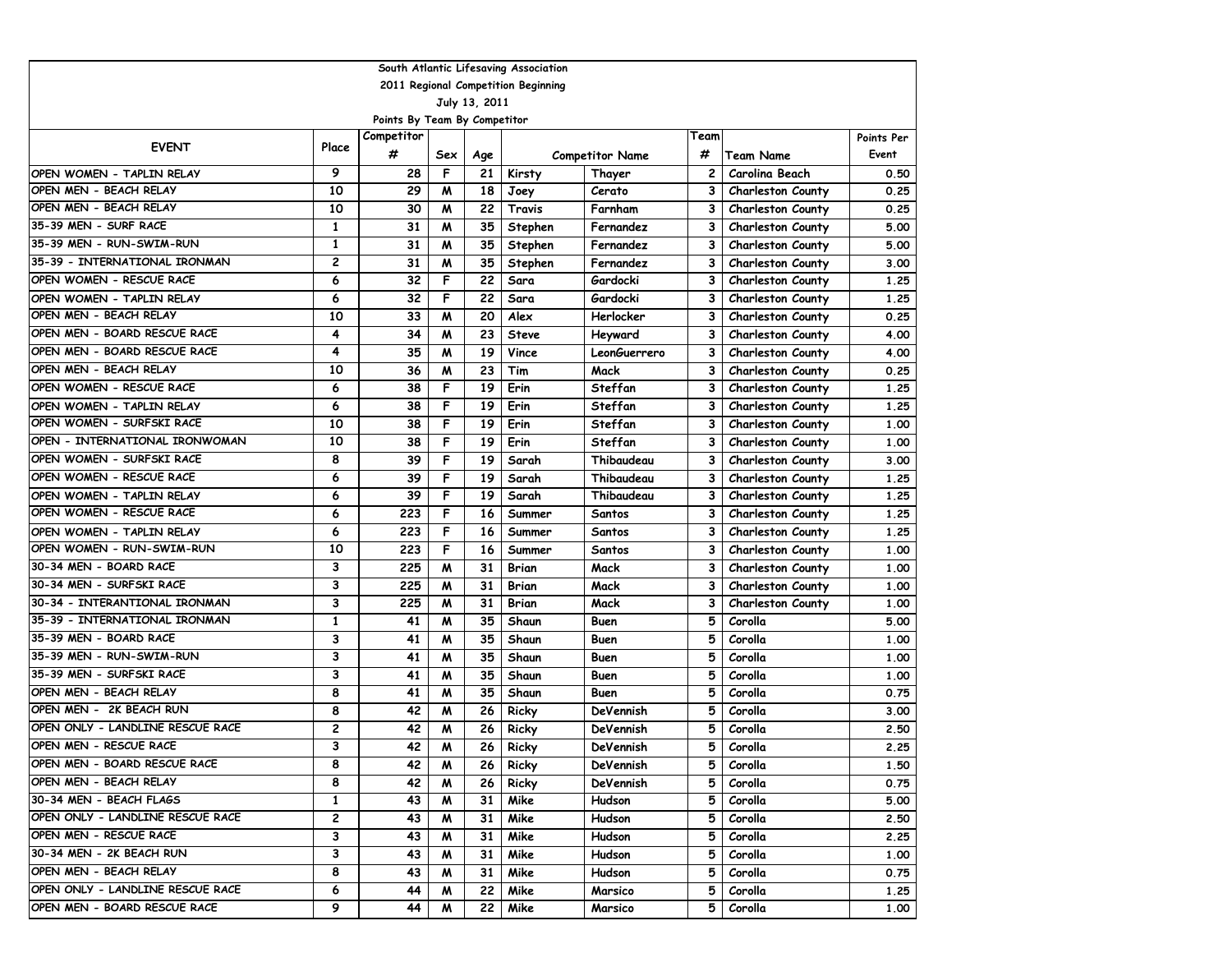| South Atlantic Lifesaving Association |                |                              |     |               |         |                        |      |           |            |  |  |  |
|---------------------------------------|----------------|------------------------------|-----|---------------|---------|------------------------|------|-----------|------------|--|--|--|
| 2011 Regional Competition Beginning   |                |                              |     |               |         |                        |      |           |            |  |  |  |
|                                       |                |                              |     | July 13, 2011 |         |                        |      |           |            |  |  |  |
|                                       |                | Points By Team By Competitor |     |               |         |                        |      |           |            |  |  |  |
| <b>EVENT</b>                          | Place          | Competitor                   |     |               |         |                        | Team |           | Points Per |  |  |  |
|                                       |                | #                            | Sex | Age           |         | <b>Competitor Name</b> | #    | Team Name | Event      |  |  |  |
| OPEN MEN - RUN-SWIM-RUN               | 5              | 45                           | M   | 22            | Travis  | Martinez               | 5    | Corolla   | 7.00       |  |  |  |
| OPEN MEN - SURF RACE                  | $\overline{7}$ | 45                           | M   | 22            | Travis  | Martinez               | 5    | Corolla   | 4.00       |  |  |  |
| OPEN ONLY - LANDLINE RESCUE RACE      | 2              | 45                           | м   | 22            | Travis  | Martinez               | 5    | Corolla   | 2.50       |  |  |  |
| OPEN MEN - RESCUE RACE                | 3              | 45                           | M   | 22            | Travis  | Martinez               | 5    | Corolla   | 2.25       |  |  |  |
| OPEN MEN - 2K BEACH RUN               | $\overline{c}$ | 46                           | M   | 22            | Ross    | Monroe                 | 5    | Corolla   | 10.00      |  |  |  |
| OPEN ONLY - LANDLINE RESCUE RACE      | 2              | 46                           | M   | 22            | Ross    | Monroe                 | 5    | Corolla   | 2.50       |  |  |  |
| OPEN MEN - BOARD RESCUE RACE          | 8              | 46                           | м   | 22            | Ross    | Monroe                 | 5    | Corolla   | 1.50       |  |  |  |
| OPEN MEN - BOARD RACE                 | 10             | 46                           | м   | 22            | Ross    | Monroe                 | 5    | Corolla   | 1,00       |  |  |  |
| OPEN MEN - BEACH RELAY                | 8              | 46                           | M   | 22            | Ross    | Monroe                 | 5    | Corolla   | 0.75       |  |  |  |
| OPEN WOMEN - SURF RACE                | 5              | 47                           | F   | 21            | Carolyn | Royce                  | 5    | Corolla   | 7.00       |  |  |  |
| OPEN WOMEN - BOARD RESCUE RACE        | $\mathbf{1}$   | 47                           | F   | 21            | Carolyn | Royce                  | 5    | Corolla   | 6.00       |  |  |  |
| OPEN WOMEN - RUN-SWIM-RUN             | 8              | 47                           | F   | 21            | Carolyn | Royce                  | 5    | Corolla   | 3.00       |  |  |  |
| OPEN WOMEN - RESCUE RACE              | 1              | 47                           | F   | 21            | Carolyn | Royce                  | 5    | Corolla   | 3.00       |  |  |  |
| OPEN WOMEN - BEACH RELAY              | 3              | 47                           | F   | 21            | Carolyn | Royce                  | 5    | Corolla   | 2.25       |  |  |  |
| OPEN - INTERNATIONAL IRONWOMAN        | 9              | 47                           | F   | 21            | Carolyn | Royce                  | 5    | Corolla   | 2.00       |  |  |  |
| OPEN WOMEN - TAPLIN RELAY             | 4              | 47                           | F   | 21            | Carolyn | Royce                  | 5    | Corolla   | 2.00       |  |  |  |
| OPEN WOMEN - SURFSKI RACE             | $\overline{7}$ | 48                           | F   | 21            | Amanda  | Skonezney              | 5    | Corolla   | 4.00       |  |  |  |
| OPEN WOMEN - SURF RACE                | 8              | 48                           | F   | 21            | Amanda  | Skonezney              | 5    | Corolla   | 3.00       |  |  |  |
| OPEN WOMEN - RESCUE RACE              | $\mathbf{1}$   | 48                           | F   | 21            | Amanda  | Skonezney              | 5    | Corolla   | 3.00       |  |  |  |
| OPEN WOMEN - BEACH RELAY              | 3              | 48                           | F   | 21            | Amanda  | Skonezney              | 5    | Corolla   | 2.25       |  |  |  |
| OPEN WOMEN - RUN-SWIM-RUN             | 9              | 48                           | F   | 21            | Amanda  | Skonezney              | 5    | Corolla   | 2.00       |  |  |  |
| OPEN WOMEN - TAPLIN RELAY             | 4              | 48                           | F   | 21            | Amanda  | Skonezney              | 5    | Corolla   | 2.00       |  |  |  |
| OPEN MEN - RUN-SWIM-RUN               | $\overline{7}$ | 49                           | M   | 23            | Sean    | Sonnenberg             | 5    | Corolla   | 4.00       |  |  |  |
| OPEN MEN - RESCUE RACE                | 3              | 49                           | M   | 23            | Sean    | Sonnenberg             | 5    | Corolla   | 2.25       |  |  |  |
| OPEN MEN - BOARD RESCUE RACE          | 9              | 49                           | M   | 23            | Sean    | Sonnenberg             | 5    | Corolla   | 1.00       |  |  |  |
| OPEN WOMEN - SURF RACE                | 1              | 50                           | F   | 23            | Rachel  | Sunday                 | 5    | Corolla   | 12.00      |  |  |  |
| OPEN WOMEN - RUN-SWIM-RUN             | 1              | 50                           | F   | 23            | Rachel  | Sunday                 | 5    | Corolla   | 12.00      |  |  |  |
| OPEN - INTERNATIONAL IRONWOMAN        | 5              | 50                           | F   | 23            | Rachel  | Sunday                 | 5    | Corolla   | 7.00       |  |  |  |
| OPEN WOMEN - BOARD RESCUE RACE        | $\mathbf{1}$   | 50                           | F   | 23            | Rachel  | Sunday                 | 5    | Corolla   | 6.00       |  |  |  |
| OPEN WOMEN - RESCUE RACE              | $\mathbf{1}$   | 50                           | F   | 23            | Rachel  | Sunday                 | 5    | Corolla   | 3.00       |  |  |  |
| OPEN WOMEN - TAPLIN RELAY             | 4              | 50                           | F   | 23            | Rachel  | Sunday                 | 5    | Corolla   | 2.00       |  |  |  |
| OPEN WOMEN - BEACH FLAGS              | 1              | 51                           | F   | 32            | Sylvia  | Wolff                  | 5    | Corolla   | 12.00      |  |  |  |
| 30-34 WOMEN - 2K BEACH RUN            | $\mathbf{1}$   | 51                           | F   | 32            | Sylvia  | Wolff                  | 5    | Corolla   | 5.00       |  |  |  |
| 30-34 WOMEN - BEACH FLAGS             | 1              | 51                           | F   | 32 I          | Sylvia  | Wolff                  | 5    | Corolla   | 5.00       |  |  |  |
| 30-34 WOMEN - SURF RACE               | $\mathbf{z}$   | 51                           | F   | 32            | Sylvia  | Wolff                  | 5    | Corolla   | 3.00       |  |  |  |
| 30-34 WOMEN - BOARD RACE              | 2              | 51                           | F   | 32            | Sylvia  | Wolff                  | 5    | Corolla   | 3.00       |  |  |  |
| 30-34 WOMEN - RUN-SWIM-RUN            | 2              | 51                           | F   | 32            | Sylvia  | Wolff                  | 5    | Corolla   | 3.00       |  |  |  |
| OPEN WOMEN - RESCUE RACE              | $\mathbf{1}$   | 51                           | F   | 32            | Sylvia  | Wolff                  | 5    | Corolla   | 3.00       |  |  |  |
| 30-34 WOMEN - SURFSKI RACE            | 2              | 51                           | F   | 32            | Sylvia  | Wolff                  | 5    | Corolla   | 3.00       |  |  |  |
| 30-34 - INTERNATIONAL IRONWOMAN       | 2              | 51                           | F   | 32            | Sylvia  | Wolff                  | 5    | Corolla   | 3.00       |  |  |  |
| OPEN WOMEN - BEACH RELAY              | 3              | 51                           | F   | 32            | Sylvia  | Wolff                  | 5    | Corolla   | 2.25       |  |  |  |
| OPEN ONLY - LANDLINE RESCUE RACE      | 6              | 220                          | M   | 34            | Pete    | Luke                   | 5    | Corolla   | 1.25       |  |  |  |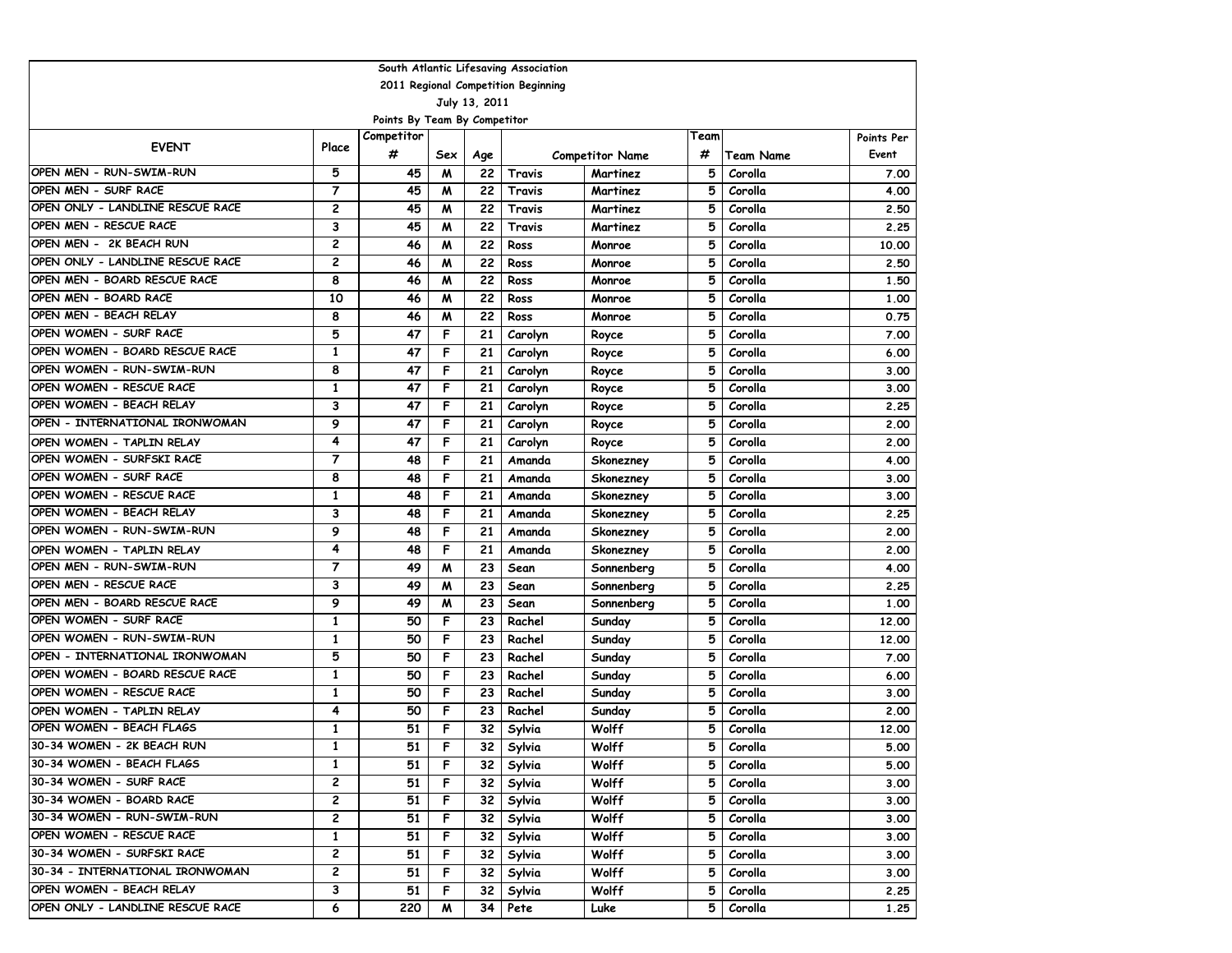| South Atlantic Lifesaving Association |                |                              |     |               |                                     |                        |      |                         |            |  |  |  |
|---------------------------------------|----------------|------------------------------|-----|---------------|-------------------------------------|------------------------|------|-------------------------|------------|--|--|--|
|                                       |                |                              |     |               | 2011 Regional Competition Beginning |                        |      |                         |            |  |  |  |
|                                       |                |                              |     | July 13, 2011 |                                     |                        |      |                         |            |  |  |  |
|                                       |                | Points By Team By Competitor |     |               |                                     |                        |      |                         |            |  |  |  |
| <b>EVENT</b>                          | Place          | Competitor                   |     |               |                                     |                        | Team |                         | Points Per |  |  |  |
|                                       |                | #                            | Sex | Age           |                                     | <b>Competitor Name</b> | #    | <b>Team Name</b>        | Event      |  |  |  |
| 30-34 MEN - BEACH FLAGS               | 3              | 220                          | W   | 34            | Pete                                | Luke                   | 5    | Corolla                 | 1.00       |  |  |  |
| OPEN ONLY - LANDLINE RESCUE RACE      | 6              | 221                          | M   | 23            | Mark                                | Andrasek               | 5    | Corolla                 | 1.25       |  |  |  |
| OPEN WOMEN - BEACH FLAGS              | 2              | 222                          | F   | 24            | Jordan                              | Hill                   | 5    | Corolla                 | 10.00      |  |  |  |
| OPEN WOMEN - 2K BEACH RUN             | 6              | 222                          | F   | 24            | Jordan                              | Hill                   | 5    | Corolla                 | 5.00       |  |  |  |
| OPEN WOMEN - BEACH RELAY              | 3              | 222                          | F   | 24            | Jordan                              | Hill                   | 5    | Corolla                 | 2.25       |  |  |  |
| OPEN WOMEN - TAPLIN RELAY             | 4              | 222                          | F   | 24            | Jordan                              | Hill                   | 5    | Corolla                 | 2.00       |  |  |  |
| OPEN ONLY - LANDLINE RESCUE RACE      | 6              | 222                          | F   | 24            | Jordan                              | Hill                   | 5    | Corolla                 | 1.25       |  |  |  |
| OPEN WOMEN - BEACH RELAY              | 10             | 55                           | F   | 21            | Samantha                            | Fendig                 | 6    | <b>Fernandina Beach</b> | 0.25       |  |  |  |
| 40-44 WOMEN - 2K BEACH RUN            | $\mathbf{1}$   | 57                           | F   | 41            | Angela                              | Ray                    | 6    | <b>Fernandina Beach</b> | 5.00       |  |  |  |
| 40-44 WOMEN - SURF RACE               | $\mathbf{1}$   | 57                           | F   | 41            | Angela                              | Ray                    | 6    | Fernandina Beach        | 5.00       |  |  |  |
| 40-44 WOMEN - BOARD RACE              | 1              | 57                           | F   | 41            | Angela                              | Ray                    | 6    | Fernandina Beach        | 5.00       |  |  |  |
| 40-44 WOMEN - RUN-SWIM-RUN            | 1              | 57                           | F   | 41            | Angela                              | Ray                    | 6    | Fernandina Beach        | 5.00       |  |  |  |
| 40-44 WOMEN - SURFSKI RACE            | 1              | 57                           | F   | 41            | Angela                              | Ray                    | 6    | <b>Fernandina Beach</b> | 5.00       |  |  |  |
| 40-44 - INTERNATIONAL IRONWOMAN       | 1              | 57                           | F   | 41            | Angela                              | Ray                    | 6    | Fernandina Beach        | 5.00       |  |  |  |
| OPEN WOMEN - BEACH FLAGS              | 6              | 57                           | F   | 41            | Angela                              | Ray                    | 6    | <b>Fernandina Beach</b> | 5.00       |  |  |  |
| 40-44 WOMEN - BEACH FLAGS             | $\mathbf{1}$   | 57                           | F   | 41            | Angela                              | Ray                    | 6    | Fernandina Beach        | 5.00       |  |  |  |
| OPEN WOMEN - BEACH RELAY              | 10             | 58                           | F   | 19            | <b>Bridey</b>                       | <b>Scully</b>          | 6    | <b>Fernandina Beach</b> | 0.25       |  |  |  |
| 45-49 MEN - BEACH FLAGS               | 1              | 59                           | M   | 49            | Roger                               | Wilson                 | 6    | Fernandina Beach        | 5.00       |  |  |  |
| 45-49 MEN - 2K BEACH RUN              | 2              | 59                           | M   | 49            | Roger                               | Wilson                 | 6    | <b>Fernandina Beach</b> | 3.00       |  |  |  |
| 44-49 MEN - SURF RACE                 | $\overline{c}$ | 59                           | M   | 49            | Roger                               | Wilson                 | 6    | <b>Fernandina Beach</b> | 3.00       |  |  |  |
| 45-49 MEN - RUN-SWIM-RUN              | 2              | 59                           | M   | 49            | Roger                               | Wilson                 | 6    | <b>Fernandina Beach</b> | 3.00       |  |  |  |
| 45-49 MEN - BOARD RACE                | 3              | 59                           | M   | 49            | Roger                               | Wilson                 | 6    | Fernandina Beach        | 1.00       |  |  |  |
| 45-49 MEN - SURFSKI RACE              | 3              | 59                           | W   | 49            | Roger                               | Wilson                 | 6    | Fernandina Beach        | 1.00       |  |  |  |
| 45-49 - INTERNATIONAL IRONMAN         | 3              | 59                           | W   | 49            | Roger                               | Wilson                 | 6    | Fernandina Beach        | 1.00       |  |  |  |
| OPEN WOMEN - BEACH RELAY              | 10             | 60                           | F   | 18            | Hannah                              | Wrenn                  | 6    | Fernandina Beach        | 0.25       |  |  |  |
| OPEN WOMEN - BEACH FLAGS              | 7              | 62                           | F   | 22            | Sara                                | Bloom                  | 8    | <b>Hilton Head</b>      | 4.00       |  |  |  |
| OPEN WOMEN - BEACH RELAY              | $\overline{c}$ | 62                           | F   | 22            | Sara                                | Bloom                  | 8    | <b>Hilton Head</b>      | 2.50       |  |  |  |
| OPEN WOMEN - RESCUE RACE              | 4              | 62                           | F   | 22            | Sara                                | Bloom                  | 8    | <b>Hilton Head</b>      | 2.00       |  |  |  |
| OPEN MEN - RESCUE RACE                | 6              | 63                           | M   | 22            | Stephen                             | Buck                   | 8    | <b>Hilton Head</b>      | 1.25       |  |  |  |
| OPEN WOMEN - SURF RACE                | $\overline{7}$ | 64                           | F   | 18            | Jessica                             | Cartier                | 8    | <b>Hilton Head</b>      | 4.00       |  |  |  |
| OPEN WOMEN - RUN-SWIM-RUN             | $\overline{7}$ | 64                           | F   | 18            | Jessica                             | Cartier                | 8    | <b>Hilton Head</b>      | 4.00       |  |  |  |
| OPEN WOMEN - RESCUE RACE              | 4              | 64                           | F   | 18            | Jessica                             | Cartier                | 8    | <b>Hilton Head</b>      | 2.00       |  |  |  |
| 35-39 MEN - SURF RACE                 | 3              | 65                           | M   | 35            | Daniel                              | Condell                | 8    | <b>Hilton Head</b>      | 1.00       |  |  |  |
| 35-39 MEN - BEACH FLAGS               | 3              | 65                           | M   | 35            | Daniel                              | Condell                | 8    | <b>Hilton Head</b>      | 1.00       |  |  |  |
| OPEN MEN - RESCUE RACE                | 6              | 66                           | M   | 23            | James                               | Donahue                | 8    | <b>Hilton Head</b>      | 1.25       |  |  |  |
| OPEN WOMEN - RUN-SWIM-RUN             | 2              | 67                           | F   | 19            | Maura                               | Donahue                | 8    | <b>Hilton Head</b>      | 10.00      |  |  |  |
| OPEN WOMEN - RESCUE RACE              | 9              | 67                           | F   | 19            | Maura                               | Donahue                | 8    | <b>Hilton Head</b>      | 0.50       |  |  |  |
| OPEN WOMEN - BEACH RELAY              | 2              | 68                           | F   | 22            | Samantha                            | Exstrom                | 8    | <b>Hilton Head</b>      | 2.50       |  |  |  |
| OPEN WOMEN - RESCUE RACE              | 9              | 68                           | F   | 22            | Samantha                            | Exstrom                | 8    | <b>Hilton Head</b>      | 0.50       |  |  |  |
| OPEN MEN - 2K BEACH RUN               | $\mathbf{1}$   | 69                           | M   | 23            | Dan                                 | Gorman                 | 8    | <b>Hilton Head</b>      | 12.00      |  |  |  |
| OPEN MEN - RESCUE RACE                | 6              | 70                           | M   | 19            | <b>Bradley</b>                      | Hines                  | 8    | <b>Hilton Head</b>      | 1.25       |  |  |  |
| OPEN MEN - RUN-SWIM-RUN               | 9              | 71                           | M   | 20            | David                               | Humphrey               | 8    | <b>Hilton Head</b>      | 2.00       |  |  |  |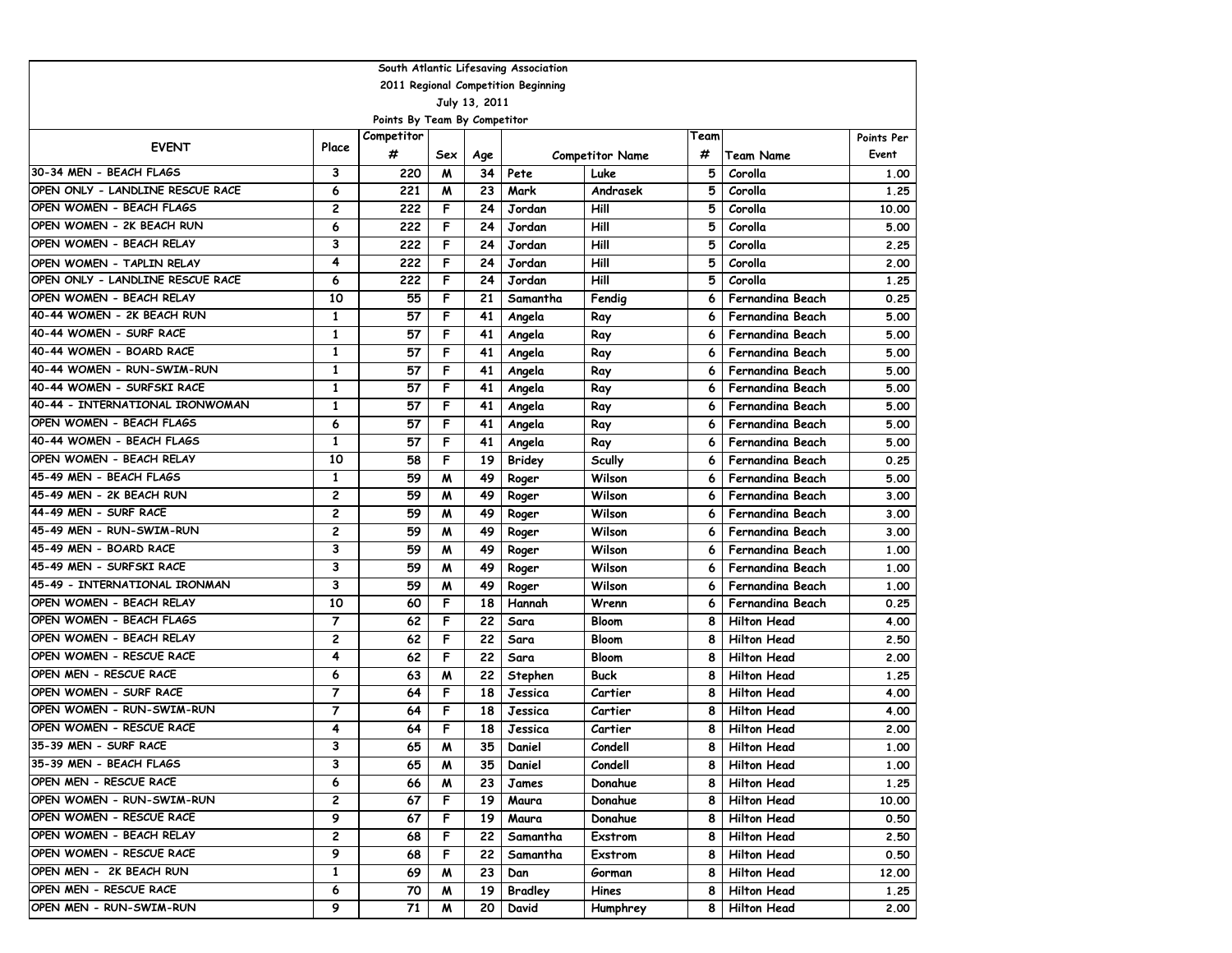| South Atlantic Lifesaving Association |                |                              |     |                          |                                     |                        |      |                    |            |  |  |  |
|---------------------------------------|----------------|------------------------------|-----|--------------------------|-------------------------------------|------------------------|------|--------------------|------------|--|--|--|
|                                       |                |                              |     |                          | 2011 Regional Competition Beginning |                        |      |                    |            |  |  |  |
|                                       |                |                              |     | July 13, 2011            |                                     |                        |      |                    |            |  |  |  |
|                                       |                | Points By Team By Competitor |     |                          |                                     |                        |      |                    |            |  |  |  |
| <b>EVENT</b>                          | Place          | Competitor                   |     |                          |                                     |                        | Team |                    | Points Per |  |  |  |
|                                       |                | #                            | Sex | Age                      |                                     | <b>Competitor Name</b> | #    | Team Name          | Event      |  |  |  |
| OPEN MEN - SURF RACE                  | 10             | 71                           | M   | 20                       | David                               | Humphrey               | 8    | <b>Hilton Head</b> | 1.00       |  |  |  |
| OPEN WOMEN - RESCUE RACE              | 4              | 72                           | F   | 21                       | Laura                               | King                   | 8    | <b>Hilton Head</b> | 2.00       |  |  |  |
| OPEN WOMEN - BEACH RELAY              | 2              | 74                           | F   | 23                       | Elise                               | Kuczera                | 8    | <b>Hilton Head</b> | 2.50       |  |  |  |
| OPEN WOMEN - RESCUE RACE              | 9              | 74                           | F   | 23                       | Elise                               | Kuczera                | 8    | <b>Hilton Head</b> | 0.50       |  |  |  |
| OPEN WOMEN - SURF RACE                | 4              | 77                           | F   | 19                       | Melissa                             | Roberts                | 8    | <b>Hilton Head</b> | 8.00       |  |  |  |
| OPEN WOMEN - RUN-SWIM-RUN             | 6              | 77                           | F   | 19                       | Melissa                             | Roberts                | 8    | <b>Hilton Head</b> | 5.00       |  |  |  |
| OPEN WOMEN - RESCUE RACE              | 9              | 77                           | F   | 19                       | Melissa                             | Roberts                | 8    | <b>Hilton Head</b> | 0.50       |  |  |  |
| OPEN WOMEN - BEACH FLAGS              | 3              | 78                           | F   | 20                       | Taylor                              | Smith                  | 8    | <b>Hilton Head</b> | 9.00       |  |  |  |
| OPEN WOMEN - BEACH RELAY              | 2              | 78                           | F   | 20                       | Taylor                              | Smith                  | 8    | <b>Hilton Head</b> | 2.50       |  |  |  |
| OPEN WOMEN - RESCUE RACE              | 4              | 78                           | F   | 20                       | Taylor                              | Smith                  | 8    | <b>Hilton Head</b> | 2.00       |  |  |  |
| OPEN MEN - RESCUE RACE                | 6              | 79                           | M   | 22                       | Ryan                                | Will                   | 8    | <b>Hilton Head</b> | 1.25       |  |  |  |
| OPEN WOMEN - TAPLIN RELAY             | 7              | 80                           | F   | 24                       | Carmen                              | Adams                  | 9    | Horry County       | 1.00       |  |  |  |
| OPEN WOMEN - 2K BEACH RUN             | 7              | 81                           | F   | 25                       | Kathryn                             | Adel                   | 9    | Horry County       | 4.00       |  |  |  |
| OPEN WOMEN - TAPLIN RELAY             | 7              | 81                           | F   | 25                       | Kathryn                             | Adel                   | 9    | Horry County       | 1.00       |  |  |  |
| OPEN WOMEN - BEACH RELAY              | 9              | 81                           | F   | 25                       | Kathryn                             | Adel                   | 9    | Horry County       | 0.50       |  |  |  |
| OPEN WOMEN - RESCUE RACE              | 10             | 81                           | F   | 25                       | Kathryn                             | Adel                   | 9    | Horry County       | 0.25       |  |  |  |
| OPEN MEN - BEACH FLAGS                | 9              | 82                           | M   | 20                       | Justin                              | Ayersman               | 9    | Horry County       | 2.00       |  |  |  |
| OPEN WOMEN - 2K BEACH RUN             | 3              | 83                           | F   | 25                       | Lindsey                             | Borsvold               | 9    | Horry County       | 9.00       |  |  |  |
| OPEN WOMEN - BEACH RELAY              | 9              | 83                           | F   | 25                       | Lindsey                             | Borsvold               | 9    | Horry County       | 0.50       |  |  |  |
| 55-59 MEN - 2K BEACH RUN              | 1              | 86                           | M   | 57                       | Duke                                | <b>Brown</b>           | 9    | Horry County       | 5.00       |  |  |  |
| 55-59 MEN - BOARD RACE                | 1              | 86                           | M   | 57                       | Duke                                | <b>Brown</b>           | 9    | Horry County       | 5.00       |  |  |  |
| 55-59 MEN - BEACH FLAGS               | $\mathbf{1}$   | 86                           | M   | 57                       | <b>Duke</b>                         | Brown                  | 9    | Horry County       | 5.00       |  |  |  |
| OPEN WOMEN - BEACH RELAY              | 4              | 89                           | F   | 22                       | Maria                               | Culligan               | 9    | Horry County       | 2.00       |  |  |  |
| OPEN MEN - SURF RACE                  | 5              | 90                           | M   | 30                       | Jacob                               | Dole                   | 9    | Horry County       | 7.00       |  |  |  |
| OPEN MEN - BOARD RESCUE RACE          | 1              | 90                           | м   | 30                       | Jacob                               | Dole                   | 9    | Horry County       | 6.00       |  |  |  |
| OPEN ONLY - LANDLINE RESCUE RACE      | 4              | 90                           | M   | 30                       | Jacob                               | Dole                   | 9    | Horry County       | 2.00       |  |  |  |
| OPEN MEN - TAPLIN RELAY               | $\overline{7}$ | 90                           | M   | 30                       | Jacob                               | Dole                   | 9    | Horry County       | 1.00       |  |  |  |
| OPEN MEN - 2K BEACH RUN               | 3              | 95                           | м   | 23                       | Ryan                                | Garrott                | 9    | Horry County       | 9.00       |  |  |  |
| OPEN WOMEN - RESCUE RACE              | 10             | 97                           | F   | 19                       | Elizabeth                           | Guimond                | 9    | Horry County       | 0.25       |  |  |  |
| OPEN MEN - 2K BEACH RUN               | 6              | 99                           | W   | 21                       | Gage                                | <b>Hicks</b>           | 9    | Horry County       | 5.00       |  |  |  |
| OPEN MEN - TAPLIN RELAY               | $\overline{7}$ | 99                           | м   | 21                       | Gage                                | <b>Hicks</b>           | 9    | Horry County       | 1.00       |  |  |  |
| OPEN MEN - 2K BEACH RUN               | 4              | 100                          | M   | 25                       | Ryan                                | Kent                   | 9    | Horry County       | 8.00       |  |  |  |
| OPEN WOMEN - 2K BEACH RUN             | 9              | 103                          | F   | 17                       | Marisa                              | Maher                  | 9    | Horry County       | 2.00       |  |  |  |
| OPEN ONLY - LANDLINE RESCUE RACE      | 4              | 103                          | F   | 17                       | Marisa                              | Maher                  | 91   | Horry County       | 2.00       |  |  |  |
| OPEN WOMEN - BEACH RELAY              | 4              | 103                          | F   | 17                       | Marisa                              | Maher                  | 9.   | Horry County       | 2.00       |  |  |  |
| OPEN WOMEN - TAPLIN RELAY             | 7              | 103                          | F   | 17                       | Marisa                              | Maher                  | 9    | Horry County       | 1.00       |  |  |  |
| OPEN MEN - BOARD RACE                 | 1              | 105                          | M   | 26                       | Jordon                              | O'boyle                | 9    | Horry County       | 12.00      |  |  |  |
| OPEN - INTERNATIONAL IRONMAN          | 1              | 105                          | M   | 26                       | Jordon                              | O'boyle                | 9    | Horry County       | 12.00      |  |  |  |
| OPEN MEN - SURFSKI RACE               | 4              | 105                          | M   | 26                       | Jordon                              | O'boyle                | 9    | Horry County       | 8.00       |  |  |  |
| OPEN MEN - BOARD RESCUE RACE          | 1              | 105                          | M   | 26                       | Jordon                              | O'boyle                | 9    | Horry County       | 6.00       |  |  |  |
| OPEN MEN - TAPLIN RELAY               | 7              | 105                          | M   | 26                       | Jordon                              | O'boyle                | 9    | Horry County       | 1.00       |  |  |  |
| 40-44 MEN - 2K BEACH RUN              | 2              | 106                          | M   | $\overline{\phantom{0}}$ | Kevin                               | Oleniczak              | 9    | Horry County       | 3.00       |  |  |  |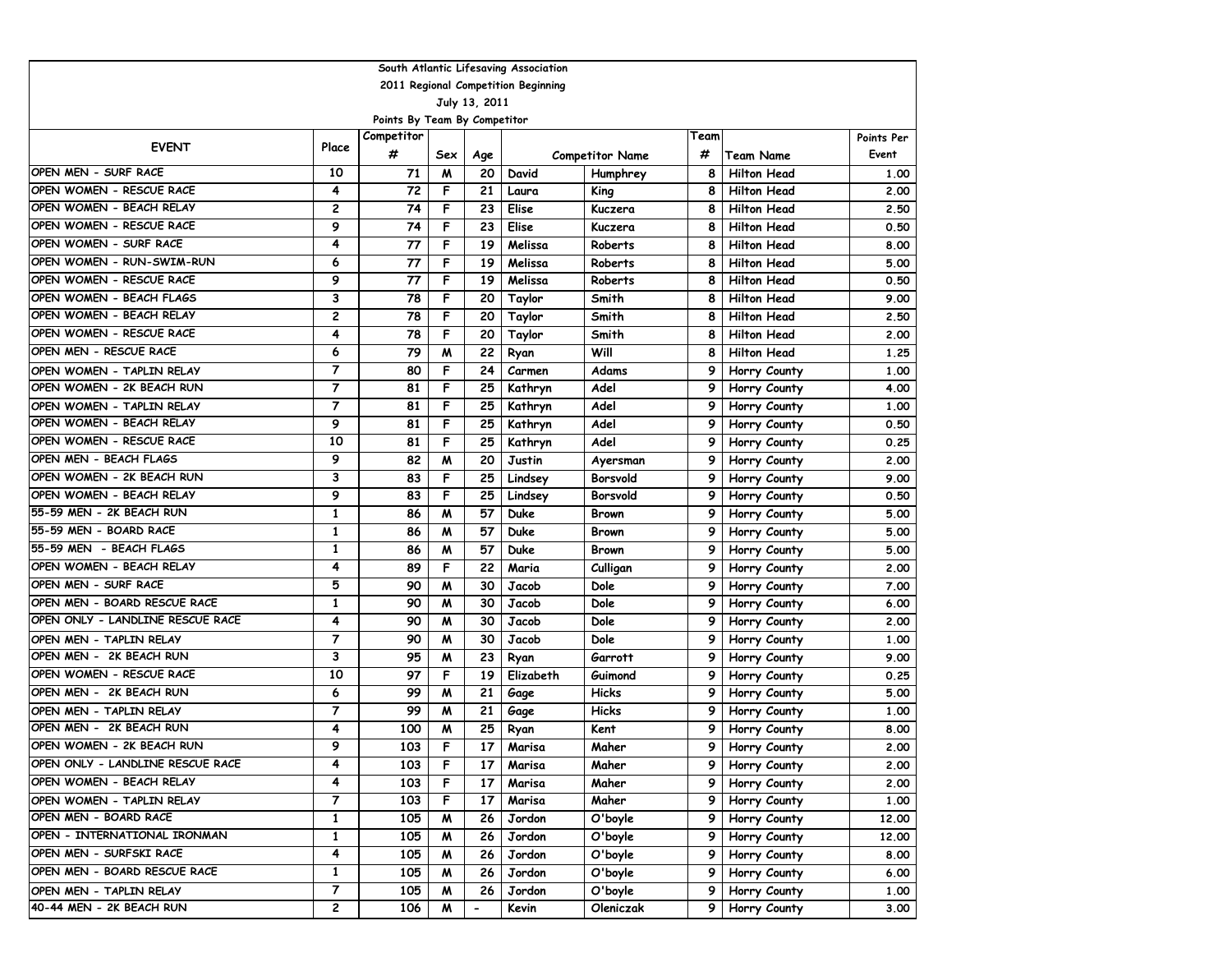| South Atlantic Lifesaving Association |                                     |                              |     |               |              |                        |                 |                        |            |  |  |  |
|---------------------------------------|-------------------------------------|------------------------------|-----|---------------|--------------|------------------------|-----------------|------------------------|------------|--|--|--|
|                                       | 2011 Regional Competition Beginning |                              |     |               |              |                        |                 |                        |            |  |  |  |
|                                       |                                     |                              |     | July 13, 2011 |              |                        |                 |                        |            |  |  |  |
|                                       |                                     | Points By Team By Competitor |     |               |              |                        |                 |                        |            |  |  |  |
| <b>EVENT</b>                          | Place                               | Competitor                   |     |               |              |                        | Team            |                        | Points Per |  |  |  |
|                                       |                                     | #                            | Sex | Age           |              | <b>Competitor Name</b> | #               | <b>Team Name</b>       | Event      |  |  |  |
| OPEN ONLY - LANDLINE RESCUE RACE      | 4                                   | 108                          | M   | 24            | <b>Scott</b> | St. Clair              | 9               | Horry County           | 2.00       |  |  |  |
| OPEN ONLY - LANDLINE RESCUE RACE      | 4                                   | 109                          | M   | 22            | Jonathan     | Starchville            | 9               | Horry County           | 2.00       |  |  |  |
| OPEN WOMEN - BEACH RELAY              | 9                                   | 110                          | м   | 19            | Laurence     | St-Pieerre Leblai      | 9               | Horry County           | 0.50       |  |  |  |
| OPEN WOMEN - RESCUE RACE              | 10                                  | 110                          | M   | 19            | Laurence     | St-Pieerre Leblai      | 9               | Horry County           | 0.25       |  |  |  |
| OPEN WOMEN - BOARD RACE               | 10                                  | 111                          | F   | 19            | Corinne      | Turcotte               | 9               | Horry County           | 1.00       |  |  |  |
| OPEN WOMEN - BEACH RELAY              | 9                                   | 111                          | F   | 19            | Corinne      | Turcotte               | 9               | Horry County           | 0.50       |  |  |  |
| OPEN WOMEN - RESCUE RACE              | 10                                  | 111                          | F   | 19            | Corinne      | Turcotte               | 9               | Horry County           | 0.25       |  |  |  |
| OPEN MEN - TAPLIN RELAY               | 7                                   | 112                          | M   | 23            | Joey         | Turner                 | 9               | Horry County           | 1.00       |  |  |  |
| 50-54 MEN - 2K BEACH RUN              | 2                                   | 114                          | M   | 53            | Jay          | Woodward               | 9               | Horry County           | 3.00       |  |  |  |
| 50-54 MEN - SURF RACE                 | 2                                   | 114                          | м   | 53            | Jay          | Woodward               | 9               | Horry County           | 3.00       |  |  |  |
| 50-54 MEN - BOARD RACE                | 2                                   | 114                          | M   | 53            | Jay          | Woodward               | 9               | Horry County           | 3.00       |  |  |  |
| 50-54 MEN - RUN-SWIM-RUN              | 2                                   | 114                          | м   | 53            | Jay          | Woodward               | 9               | Horry County           | 3.00       |  |  |  |
| 50-54 MEN - SURFSKI RACE              | 3                                   | 114                          | м   | 53            | Jay          | Woodward               | 9               | Horry County           | 1.00       |  |  |  |
| 50-54 - INTERNATIONAL IRONMAN         | 3                                   | 114                          | M   | 53            | Jay          | Woodward               | 9               | Horry County           | 1.00       |  |  |  |
| OPEN WOMEN - BEACH RELAY              | 4                                   | 115                          | F   | 24            | Eva          | Zchradnikova           | 9               | Horry County           | 2.00       |  |  |  |
| OPEN WOMEN - BOARD RACE               | 3                                   | 219                          | F   | 24            | Leah         | Ciekot                 | 9               | Horry County           | 9.00       |  |  |  |
| OPEN WOMEN - SURFSKI RACE             | 5                                   | 219                          | F   | 24            | Leah         | Ciekot                 | 9               | Horry County           | 7.00       |  |  |  |
| OPEN - INTERNATIONAL IRONWOMAN        | $\overline{7}$                      | 219                          | F   | 24            | Leah         | Ciekot                 | 9               | Horry County           | 4.00       |  |  |  |
| OPEN WOMEN - BEACH FLAGS              | 8                                   | 219                          | F   | 24            | Leah         | Ciekot                 | 9               | Horry County           | 3.00       |  |  |  |
| OPEN WOMEN - BEACH RELAY              | 4                                   | 219                          | F   | 24            | Leah         | Ciekot                 | 9               | Horry County           | 2.00       |  |  |  |
| OPEN WOMEN - TAPLIN RELAY             | 7                                   | 219                          | F   | 24            | Leah         | Ciekot                 | 9               | Horry County           | 1.00       |  |  |  |
| OPEN MEN - BEACH RELAY                | 1                                   | 116                          | M   | 22            | Jeff         | <b>Billhardt</b>       | 10              | Jax Beach              | 3.00       |  |  |  |
| OPEN MEN - TAPLIN RELAY               | 2                                   | 116                          | M   | 22            | Jeff         | <b>Billhardt</b>       | 10              | Jax Beach              | 2.50       |  |  |  |
| OPEN - INTERNATIONAL IRONMAN          | 3                                   | 117                          | M   | 24            | Joseph       | Civello                | 10              | Jax Beach              | 9.00       |  |  |  |
| OPEN MEN - BOARD RACE                 | 6                                   | 117                          | м   | 24            | Joseph       | Civello                | 10              | Jax Beach              | 5.00       |  |  |  |
| OPEN MEN - BOARD RESCUE RACE          | 6                                   | 117                          | M   | 24            | Joseph       | Civello                | 10              | Jax Beach              | 2.50       |  |  |  |
| OPEN MEN - TAPLIN RELAY               | 2                                   | 117                          | M   | 24            | Joseph       | Civello                | 10              | Jax Beach              | 2.50       |  |  |  |
| OPEN MEN - SURFSKI RACE               | 9                                   | 117                          | M   | 24            |              | Civello                | 10              | Jax Beach              | 2.00       |  |  |  |
| OPEN ONLY - LANDLINE RESCUE RACE      | 8                                   | 117                          | M   | 24            | Joseph       | Civello                |                 |                        |            |  |  |  |
| OPEN MEN - RESCUE RACE                | 8                                   | 117                          | M   | 24            | Joseph       |                        | 10<br>10        | Jax Beach<br>Jax Beach | 0.75       |  |  |  |
| OPEN MEN - SURFSKI RACE               | 3                                   |                              |     |               | Joseph       | Civello                |                 |                        | 0.75       |  |  |  |
| OPEN MEN - BOARD RACE                 | $\overline{7}$                      | 118                          | м   | 22            | Coby         | Davis                  | 10              | Jax Beach              | 9.00       |  |  |  |
|                                       |                                     | 118                          | м   | 22            | Coby         | Davis                  | 10              | Jax Beach              | 4.00       |  |  |  |
| OPEN MEN - TAPLIN RELAY               | 3                                   | 118                          | м   | 22            | Coby         | Davis                  | 10              | Jax Beach              | 2.25       |  |  |  |
| OPEN – INTERNATIONAL IRONMAN          | 9                                   | 118                          | M   | 22            | Coby         | Davis                  | 10 I            | Jax Beach              | 2.00       |  |  |  |
| OPEN ONLY - LANDLINE RESCUE RACE      | $\mathbf{1}$                        | 119                          | M   | 41            | Rob          | Emahiser               | 10              | Jax Beach              | 3.00       |  |  |  |
| 40-44 MEN - SURFSKI RACE              | 2                                   | 119                          | M   | 41            | Rob          | Emahiser               | 10 <sup>1</sup> | Jax Beach              | 3.00       |  |  |  |
| 40-44 - INTERNATIONAL IRONMAN         | 2                                   | 119                          | M   | 41            | Rob          | Emahiser               | 10 <sup>1</sup> | Jax Beach              | 3.00       |  |  |  |
| OPEN MEN - RESCUE RACE                | 8                                   | 119                          | M   | 41            | Rob          | Emahiser               | 10              | Jax Beach              | 0.75       |  |  |  |
| OPEN MEN - BOARD RACE                 | 3                                   | 120                          | M   | 21            | Richard      | Ghiotto                | 10              | Jax Beach              | 9.00       |  |  |  |
| OPEN - INTERNATIONAL IRONMAN          | 5                                   | 120                          | M   | 21            | Richard      | Ghiotto                | 10              | Jax Beach              | 7.00       |  |  |  |
| OPEN MEN - BEACH FLAGS                | 5                                   | 120                          | M   | 21            | Richard      | Ghiotto                | 10              | Jax Beach              | 7.00       |  |  |  |
| OPEN MEN - SURFSKI RACE               | 7                                   | 120                          | M   | 21            | Richard      | Ghiotto                | 10              | Jax Beach              | 4.00       |  |  |  |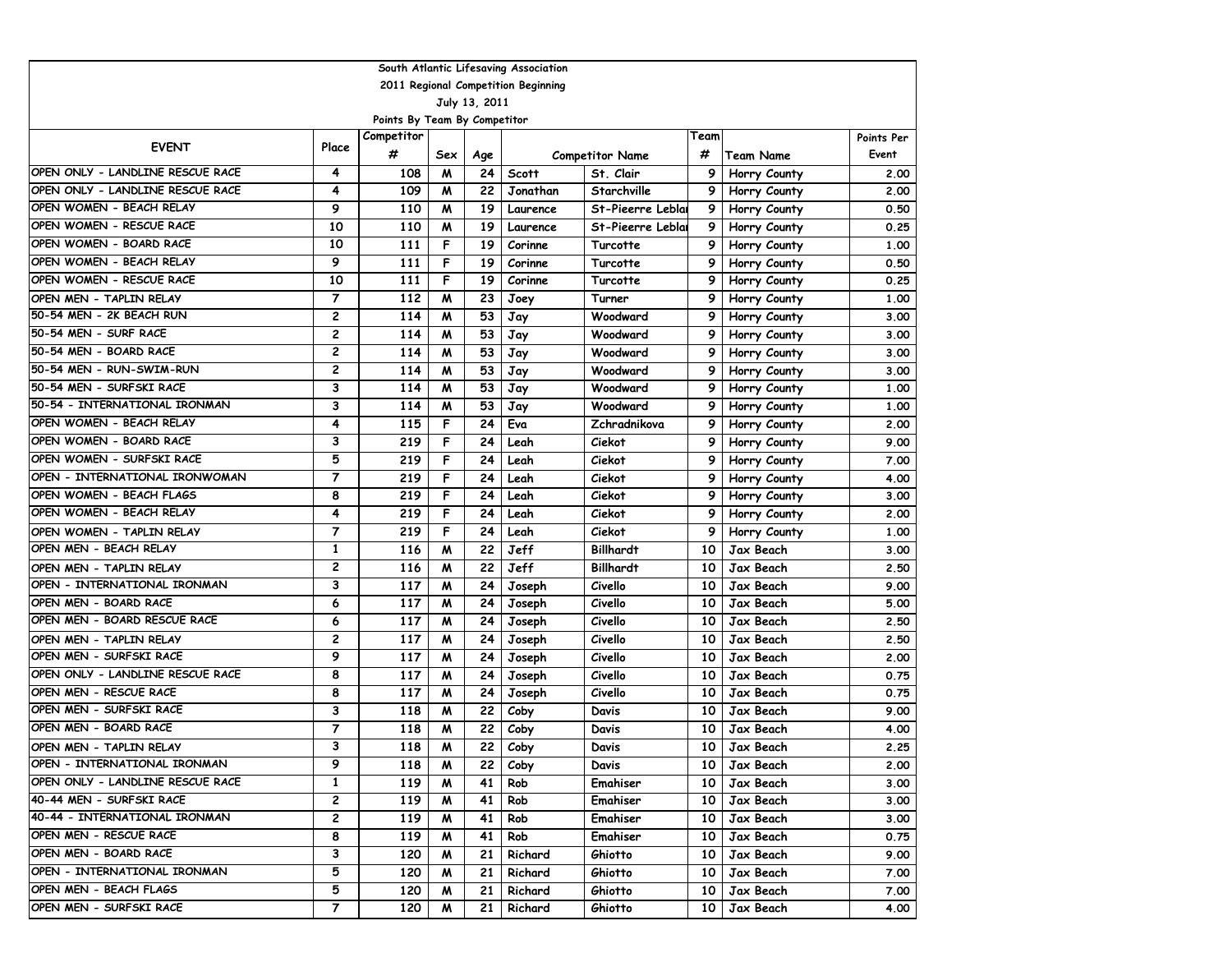| South Atlantic Lifesaving Association |                                     |                              |     |               |                |                        |                 |                  |            |  |  |  |  |
|---------------------------------------|-------------------------------------|------------------------------|-----|---------------|----------------|------------------------|-----------------|------------------|------------|--|--|--|--|
|                                       | 2011 Regional Competition Beginning |                              |     |               |                |                        |                 |                  |            |  |  |  |  |
|                                       |                                     |                              |     | July 13, 2011 |                |                        |                 |                  |            |  |  |  |  |
|                                       |                                     | Points By Team By Competitor |     |               |                |                        |                 |                  |            |  |  |  |  |
| <b>EVENT</b>                          | Place                               | Competitor                   |     |               |                |                        | Team            |                  | Points Per |  |  |  |  |
|                                       |                                     | #                            | Sex | Age           |                | <b>Competitor Name</b> | #               | <b>Team Name</b> | Event      |  |  |  |  |
| OPEN MEN - BEACH RELAY                | 1                                   | 120                          | м   | 21            | Richard        | Ghiotto                | 10              | Jax Beach        | 3.00       |  |  |  |  |
| OPEN MEN - TAPLIN RELAY               | 2                                   | 120                          | м   | 21            | Richard        | Ghiotto                | 10              | Jax Beach        | 2.50       |  |  |  |  |
| OPEN MEN - RESCUE RACE                | 8                                   | 120                          | м   | 21            | Richard        | Ghiotto                | 10              | Jax Beach        | 0.75       |  |  |  |  |
| OPEN MEN - BOARD RESCUE RACE          | 10                                  | 120                          | W   | 21            | Richard        | Ghiotto                | 10              | Jax Beach        | 0.50       |  |  |  |  |
| OPEN MEN - SURFSKI RACE               | 2                                   | 121                          | W   | 26            | Ross           | Ghiotto                | 10              | Jax Beach        | 10.00      |  |  |  |  |
| OPEN MEN - BEACH FLAGS                | 3                                   | 121                          | W   | 26            | Ross           | Ghiotto                | 10              | Jax Beach        | 9.00       |  |  |  |  |
| OPEN MEN - TAPLIN RELAY               | 3                                   | 121                          | м   | 26            | Ross           | Ghiotto                | 10              | Jax Beach        | 2.25       |  |  |  |  |
| OPEN MEN - BEACH RELAY                | $\overline{7}$                      | 121                          | W   | 26            | Ross           | Ghiotto                | 10              | Jax Beach        | 1.00       |  |  |  |  |
| OPEN MEN - BEACH FLAGS                | 6                                   | 122                          | M   | 26            | Ben            | Headstrom              | 10              | Jax Beach        | 5.00       |  |  |  |  |
| OPEN ONLY - LANDLINE RESCUE RACE      | $\mathbf{1}$                        | 122                          | M   | 26            | Ben            | Headstrom              | 10              | Jax Beach        | 3.00       |  |  |  |  |
| OPEN MEN - TAPLIN RELAY               | 4                                   | 122                          | W   | 26            | Ben            | Headstrom              | 10              | Jax Beach        | 2.00       |  |  |  |  |
| OPEN MEN - BEACH RELAY                | 7                                   | 122                          | м   | 26            | Ben            | Headstrom              | 10              | Jax Beach        | 1.00       |  |  |  |  |
| OPEN MEN - SURFSKI RACE               | 8                                   | 123                          | м   | 39            | Bill           | Horn                   | 10              | Jax Beach        | 3.00       |  |  |  |  |
| 35-39 MEN - SURFSKI RACE              | 2                                   | 123                          | м   | 39            | Bill           | Horn                   | 10              | Jax Beach        | 3.00       |  |  |  |  |
| OPEN MEN - TAPLIN RELAY               | 4                                   | 123                          | м   | 39            | Bill           | Horn                   | 10              | Jax Beach        | 2.00       |  |  |  |  |
| OPEN MEN - BEACH FLAGS                | $\mathbf{1}$                        | 124                          | M   | 37            | Bryon          | <b>Iveson</b>          | 10              | Jax Beach        | 12,00      |  |  |  |  |
| 35-39 MEN - SURFSKI RACE              | $\mathbf{1}$                        | 124                          | M   | 37            | Bryon          | <b>Iveson</b>          | 10              | Jax Beach        | 5.00       |  |  |  |  |
| 35-39 MEN - BEACH FLAGS               | 1                                   | 124                          | W   | 37            | Bryon          | <b>Iveson</b>          | 10              | Jax Beach        | 5.00       |  |  |  |  |
| 35-39 MEN - BOARD RACE                | 2                                   | 124                          | W   | 37            | Bryon          | <b>Iveson</b>          | 10              | Jax Beach        | 3.00       |  |  |  |  |
| OPEN MEN - BEACH RELAY                | $\mathbf{1}$                        | 124                          | W   | 37            | Bryon          | <b>Iveson</b>          | 10              | Jax Beach        | 3.00       |  |  |  |  |
| 35-39 - INTERNATIONAL IRONMAN         | 3                                   | 124                          | W   | 37            | Bryon          | <b>Iveson</b>          | 10              | Jax Beach        | 1.00       |  |  |  |  |
| OPEN MEN - BEACH FLAGS                | 8                                   | 125                          | M   | 20            | David          | Malinowsky             | 10              | Jax Beach        | 3.00       |  |  |  |  |
| OPEN MEN - TAPLIN RELAY               | 3                                   | 125                          | M   | 20            | David          | Malinowsky             | 10              | Jax Beach        | 2.25       |  |  |  |  |
| OPEN MEN - BEACH RELAY                | 7                                   | 125                          | W   | 20            | David          | Malinowsky             | 10              | Jax Beach        | 1.00       |  |  |  |  |
| OPEN MEN - SURFSKI RACE               | 1                                   | 126                          | м   | 27            | Barrett        | Phifer                 | 10              | Jax Beach        | 12,00      |  |  |  |  |
| OPEN MEN - BOARD RACE                 | 2                                   | 126                          | м   | 27            | Barrett        | Phifer                 | 10              | Jax Beach        | 10.00      |  |  |  |  |
| OPEN - INTERNATIONAL IRONMAN          | 2                                   | 126                          | м   | 27            | Barrett        | Phifer                 | 10              | Jax Beach        | 10.00      |  |  |  |  |
| OPEN MEN - BOARD RESCUE RACE          | 6                                   | 126                          | M   | 27            | <b>Barrett</b> | Phifer                 | 10              | Jax Beach        | 2.50       |  |  |  |  |
| OPEN MEN - TAPLIN RELAY               | 4                                   | 126                          | M   | 27            | Barrett        | Phifer                 | 10              | Jax Beach        | 2.00       |  |  |  |  |
| OPEN MEN - BEACH RELAY                | 7                                   | 126                          | W   | 27            | Barrett        | Phifer                 | 10              | Jax Beach        | 1.00       |  |  |  |  |
| OPEN MEN - SURFSKI RACE               | 6                                   | 127                          | W   | 19            | Eli            | <b>Phillips</b>        | 10              | Jax Beach        | 5.00       |  |  |  |  |
| OPEN - INTERNATIONAL IRONMAN          | $\overline{7}$                      | 127                          | м   | 19            | Eli            | <b>Phillips</b>        | 10              | Jax Beach        | 4.00       |  |  |  |  |
| OPEN ONLY - LANDLINE RESCUE RACE      | 1                                   | 127                          | м   | 19            | Eli            | <b>Phillips</b>        | 10              | Jax Beach        | 3.00       |  |  |  |  |
| OPEN MEN - TAPLIN RELAY               | З                                   | 127                          | M   | 19            | Eli            | <b>Phillips</b>        |                 | 10   Jax Beach   | 2.25       |  |  |  |  |
| OPEN MEN - BOARD RESCUE RACE          | 10                                  | 127                          | M   | 19            | Eli            | <b>Phillips</b>        | 10 I            | Jax Beach        | 0.50       |  |  |  |  |
| OPEN WOMEN - SURFSKI RACE             | 6                                   | 128                          | F   | 18            | Anna           | Porter                 | 10 <sub>1</sub> | Jax Beach        | 5.00       |  |  |  |  |
| OPEN ONLY - LANDLINE RESCUE RACE      | 1                                   | 128                          | F   | 18            | Anna           | Porter                 | 10 l            | Jax Beach        | 3.00       |  |  |  |  |
| OPEN WOMEN - TAPLIN RELAY             | 1                                   | 128                          | F   | 18            | Anna           | Porter                 | 10 I            | Jax Beach        | 3.00       |  |  |  |  |
| OPEN WOMEN - BOARD RESCUE RACE        | 7                                   | 128                          | F   | 18            | Anna           | Porter                 | 10 I            | Jax Beach        | 2.00       |  |  |  |  |
| OPEN WOMEN - BEACH RELAY              | 6                                   | 128                          | F   | 18            | Anna           | Porter                 | 10 I            | Jax Beach        | 1.25       |  |  |  |  |
| OPEN WOMEN - RESCUE RACE              | 7                                   | 128                          | F   | 18            | Anna           | Porter                 | 10 I            | Jax Beach        | 1.00       |  |  |  |  |
| OPEN WOMEN - BOARD RACE               | 2                                   | 129                          | F   | 16            | Eva            | Porter                 | 10 I            | Jax Beach        | 10.00      |  |  |  |  |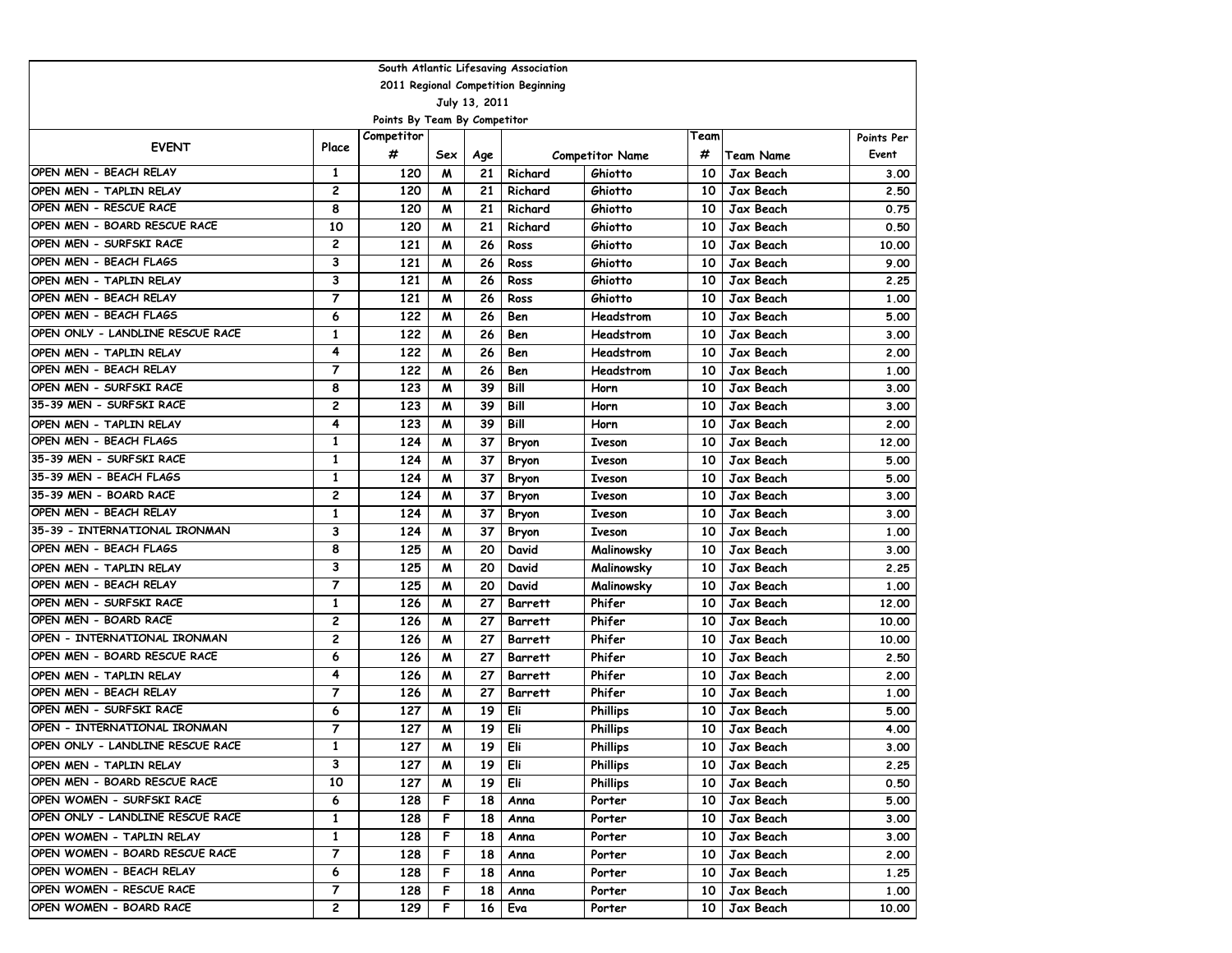| South Atlantic Lifesaving Association |                |                              |     |               |                                     |                        |      |                  |            |  |  |  |
|---------------------------------------|----------------|------------------------------|-----|---------------|-------------------------------------|------------------------|------|------------------|------------|--|--|--|
|                                       |                |                              |     |               | 2011 Regional Competition Beginning |                        |      |                  |            |  |  |  |
|                                       |                |                              |     | July 13, 2011 |                                     |                        |      |                  |            |  |  |  |
|                                       |                | Points By Team By Competitor |     |               |                                     |                        |      |                  |            |  |  |  |
| <b>EVENT</b>                          | Place          | Competitor                   |     |               |                                     |                        | Team |                  | Points Per |  |  |  |
|                                       |                | #                            | Sex | Age           |                                     | <b>Competitor Name</b> | #    | <b>Team Name</b> | Event      |  |  |  |
| OPEN WOMEN - TAPLIN RELAY             | 1              | 129                          | F   | 16            | Eva                                 | Porter                 | 10   | Jax Beach        | 3.00       |  |  |  |
| OPEN WOMEN - SURF RACE                | 9              | 129                          | F   | 16            | Eva                                 | Porter                 | 10   | Jax Beach        | 2.00       |  |  |  |
| OPEN WOMEN - BOARD RESCUE RACE        | $\overline{7}$ | 129                          | F   | 16            | Eva                                 | Porter                 | 10   | Jax Beach        | 2.00       |  |  |  |
| OPEN WOMEN - BEACH RELAY              | 6              | 129                          | F   | 16            | Eva                                 | Porter                 | 10   | Jax Beach        | 1.25       |  |  |  |
| OPEN WOMEN - RESCUE RACE              | $\overline{7}$ | 129                          | F   | 16            | Eva                                 | Porter                 | 10   | Jax Beach        | 1.00       |  |  |  |
| OPEN ONLY - LANDLINE RESCUE RACE      | 8              | 129                          | F   | 16            | Eva                                 | Porter                 | 10   | Jax Beach        | 0.75       |  |  |  |
| OPEN WOMEN - SURFSKI RACE             | 3              | 130                          | F   | 19            | Allison                             | Shemenski              | 10   | Jax Beach        | 9.00       |  |  |  |
| OPEN - INTERNATIONAL IRONWOMAN        | 3              | 130                          | F   | 19            | Allison                             | Shemenski              | 10   | Jax Beach        | 9.00       |  |  |  |
| OPEN WOMEN - 2K BEACH RUN             | 4              | 130                          | F   | 19            | Allison                             | Shemenski              | 10   | Jax Beach        | 8.00       |  |  |  |
| OPEN WOMEN - BOARD RESCUE RACE        | 3              | 130                          | F   | 19            | Allison                             | Shemenski              | 10   | Jax Beach        | 4.50       |  |  |  |
| OPEN WOMEN - BOARD RACE               | 7              | 130                          | F   | 19            | Allison                             | Shemenski              | 10   | Jax Beach        | 4.00       |  |  |  |
| OPEN WOMEN - TAPLIN RELAY             | 1              | 130                          | F   | 19            | Allison                             | Shemenski              | 10   | Jax Beach        | 3.00       |  |  |  |
| OPEN WOMEN - BEACH RELAY              | 6              | 130                          | F   | 19            | Allison                             | Shemenski              | 10   | Jax Beach        | 1.25       |  |  |  |
| OPEN WOMEN - RESCUE RACE              | 7              | 130                          | F   | 19            | Allison                             | Shemenski              | 10   | Jax Beach        | 1.00       |  |  |  |
| OPEN WOMEN - BOARD RACE               | 1              | 131                          | F   | 21            | Kaitlyn                             | Shemenski              | 10   | Jax Beach        | 12.00      |  |  |  |
| OPEN WOMEN - SURFSKI RACE             | $\mathbf{1}$   | 131                          | F   | 21            | Kaitlyn                             | Shemenski              | 10   | Jax Beach        | 12.00      |  |  |  |
| OPEN - INTERNATIONAL IRONWOMAN        | 2              | 131                          | F   | 21            | Kaitlyn                             | Shemenski              | 10   | Jax Beach        | 10.00      |  |  |  |
| OPEN WOMEN - BOARD RESCUE RACE        | 3              | 131                          | F   | 21            | Kaitlyn                             | Shemenski              | 10   | Jax Beach        | 4.50       |  |  |  |
| OPEN WOMEN - TAPLIN RELAY             | $\mathbf{1}$   | 131                          | F   | 21            | Kaitlyn                             | Shemenski              | 10   | Jax Beach        | 3.00       |  |  |  |
| OPEN WOMEN - BEACH RELAY              | 6              | 131                          | F   | 21            | Kaitlyn                             | Shemenski              | 10   | Jax Beach        | 1.25       |  |  |  |
| OPEN WOMEN - RESCUE RACE              | $\overline{7}$ | 131                          | F   | 21            | Kaitlyn                             | Shemenski              | 10   | Jax Beach        | 1.00       |  |  |  |
| OPEN MEN - BOARD RESCUE RACE          | $\overline{7}$ | 132                          | M   | 20            | Thomas                              | <b>Stowe</b>           | 10   | Jax Beach        | 2.00       |  |  |  |
| OPEN MEN - TAPLIN RELAY               | 4              | 132                          | M   | 20            | Thomas                              | <b>Stowe</b>           | 10   | Jax Beach        | 2.00       |  |  |  |
| OPEN ONLY - LANDLINE RESCUE RACE      | 8              | 133                          | M   | 20            | Joseph                              | <b>Walcutt</b>         | 10   | Jax Beach        | 0.75       |  |  |  |
| 155-59 WOMEN - 2K BEACH RUN           | 1              | 134                          | F   | 58            | Susan                               | Wallis                 | 10   | Jax Beach        | 5.00       |  |  |  |
| 55-59 MEN - SURF RACE                 | 1              | 134                          | F   | 58            | Susan                               | Wallis                 | 10   | Jax Beach        | 5.00       |  |  |  |
| 55-59 WOMEN - BOARD RACE              | $\mathbf{1}$   | 134                          | F   | 58            | Susan                               | Wallis                 | 10   | Jax Beach        | 5.00       |  |  |  |
| 55-59 WOMEN - RUN-SWIM-RUN            | 1              | 134                          | F   | 58            | Susan                               | Wallis                 | 10   | Jax Beach        | 5.00       |  |  |  |
| 155-59 WOMEN - SURFSKI RACE           | $\mathbf{1}$   | 134                          | F   | 58            | Susan                               | Wallis                 | 10   | Jax Beach        | 5.00       |  |  |  |
| 55-59 WOMEN - BEACH FLAGS             | $\mathbf{1}$   | 134                          | F   | 58            | Susan                               | Wallis                 | 10   | Jax Beach        | 5.00       |  |  |  |
| OPEN ONLY - LANDLINE RESCUE RACE      | 8              | 135                          | M   | 25            | <b>Nick</b>                         | Wellington             | 10   | Jax Beach        | 0.75       |  |  |  |
| OPEN MEN - RESCUE RACE                | 8              | 135                          | M   | 25            | <b>Nick</b>                         | Wellington             | 10   | Jax Beach        | 0.75       |  |  |  |
| OPEN MEN - SURFSKI RACE               | 5              | 136                          | M   | 42            | Thomas                              | Wright                 | 10   | Jax Beach        | 7.00       |  |  |  |
| 40-44 MEN - BOARD RACE                | 1              | 136                          | M   | 42            | Thomas                              | Wright                 | 10 I | Jax Beach        | 5.00       |  |  |  |
| 40-44 MEN - SURFSKI RACE              | $\mathbf{1}$   | 136                          | M   | 42            | Thomas                              | Wright                 | 10   | Jax Beach        | 5.00       |  |  |  |
| 40-44 - INTERNATIONAL IRONMAN         | 1              | 136                          | M   | 42            | Thomas                              | Wright                 | 10   | Jax Beach        | 5.00       |  |  |  |
| 40-44 MEN - BEACH FLAGS               | 1              | 136                          | M   | 42            | Thomas                              | Wright                 | 10   | Jax Beach        | 5.00       |  |  |  |
| OPEN MEN - BEACH RELAY                | 1              | 136                          | M   | 42            | Thomas                              | Wright                 | 10   | Jax Beach        | 3.00       |  |  |  |
| OPEN MEN - TAPLIN RELAY               | 2              | 136                          | M   | 42            | Thomas                              | Wright                 | 10   | Jax Beach        | 2.50       |  |  |  |
| OPEN MEN - BOARD RACE                 | 9              | 136                          | M   | 42            | Thomas                              | Wright                 | 10   | Jax Beach        | 2.00       |  |  |  |
| OPEN MEN - BOARD RESCUE RACE          | $\overline{7}$ | 136                          | M   | 42            | Thomas                              | Wright                 | 10   | Jax Beach        | 2.00       |  |  |  |
| 40-44 MEN - SURF RACE                 | 3              | 136                          | M   | 42            | Thomas                              | Wright                 | 10   | Jax Beach        | 1.00       |  |  |  |
|                                       |                |                              |     |               |                                     |                        |      |                  |            |  |  |  |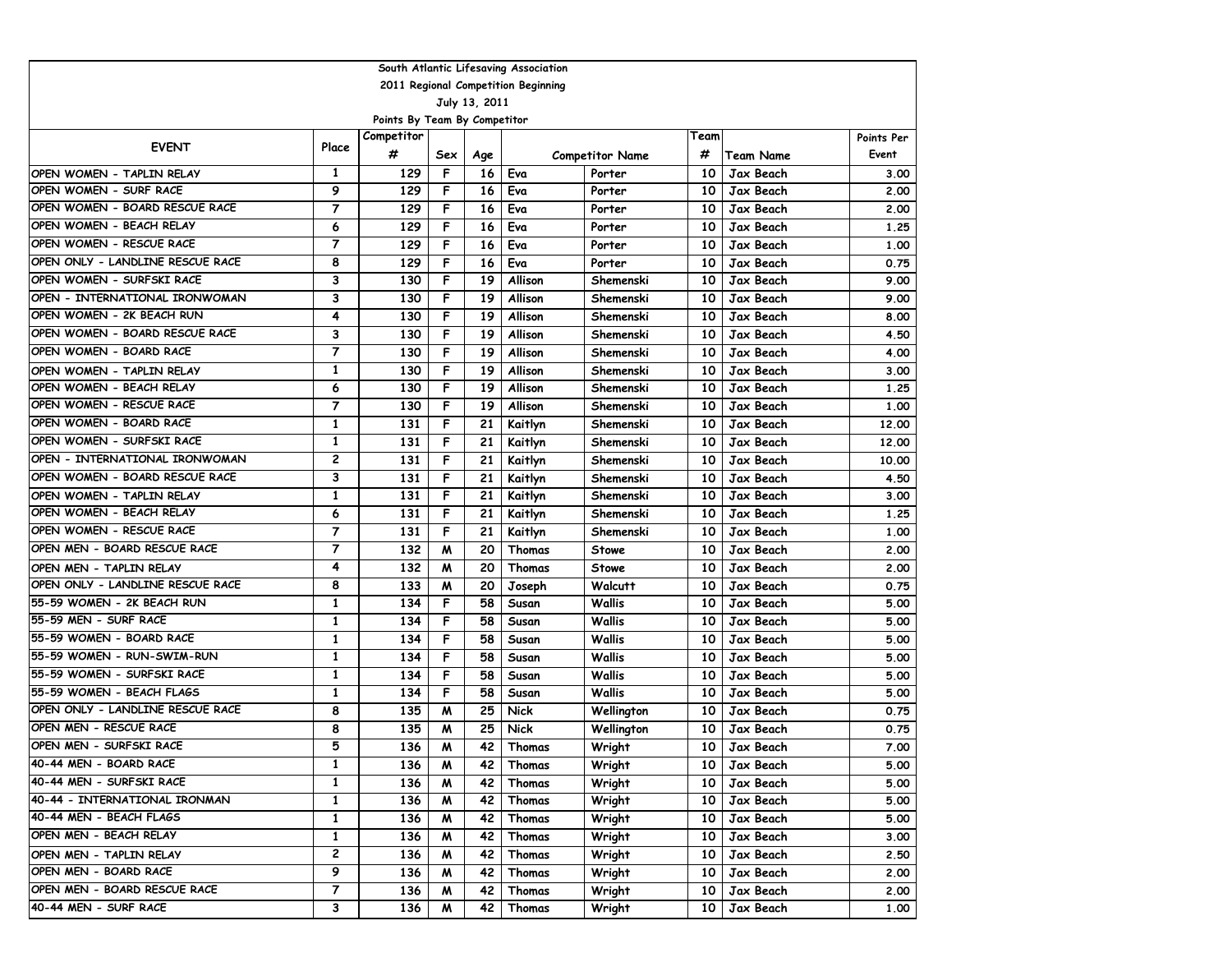| South Atlantic Lifesaving Association |                                     |                              |     |               |             |                        |                 |              |            |  |  |  |
|---------------------------------------|-------------------------------------|------------------------------|-----|---------------|-------------|------------------------|-----------------|--------------|------------|--|--|--|
|                                       | 2011 Regional Competition Beginning |                              |     |               |             |                        |                 |              |            |  |  |  |
|                                       |                                     |                              |     | July 13, 2011 |             |                        |                 |              |            |  |  |  |
|                                       |                                     | Points By Team By Competitor |     |               |             |                        |                 |              |            |  |  |  |
| <b>EVENT</b>                          | Place                               | Competitor                   |     |               |             |                        | Team            |              | Points Per |  |  |  |
|                                       |                                     | #                            | Sex | Age           |             | <b>Competitor Name</b> | #               | Team Name    | Event      |  |  |  |
| 40-44 MEN - RUN-SWIM-RUN              | 3                                   | 136                          | M   | 42            | Thomas      | Wright                 | 10              | Jax Beach    | 1.00       |  |  |  |
| OPEN WOMEN - BEACH RELAY              | 1                                   | 138                          | F   | 21            | Madeline    | Bostic                 | 20              | Kure Beach   | 3.00       |  |  |  |
| OPEN WOMEN - BEACH FLAGS              | 5                                   | 141                          | F   | 19            | Noel        | Hanselmann             | 20              | Kure Beach   | 7.00       |  |  |  |
| OPEN WOMEN - BEACH RELAY              | $\mathbf{1}$                        | 141                          | F   | 19            | Noel        | Hanselmann             | 20              | Kure Beach   | 3.00       |  |  |  |
| OPEN WOMEN - BEACH RELAY              | 1                                   | 142                          | F   | 19            | Jessi       | <b>Harris</b>          | 20              | Kure Beach   | 3.00       |  |  |  |
| OPEN WOMEN - BEACH RELAY              | 1                                   | 146                          | F   | 20            | Erin        | McDaniel               | 20              | Kure Beach   | 3.00       |  |  |  |
| OPEN WOMEN - 2K BEACH RUN             | 10                                  | 146                          | F   | 20            | Erin        | McDaniel               | 20              | Kure Beach   | 1.00       |  |  |  |
| OPEN WOMEN - BEACH FLAGS              | 10                                  | 146                          | F   | 20            | Erin        | McDaniel               | 20              | Kure Beach   | 1.00       |  |  |  |
| OPEN WOMEN - SURF RACE                | 3                                   | 151                          | F   | 19            | Erika       | Audfroid               | 13              | Nags Head    | 9.00       |  |  |  |
| OPEN WOMEN - RUN-SWIM-RUN             | 4                                   | 151                          | F   | 19            | Erika       | Audfroid               | 13              | Nags Head    | 8.00       |  |  |  |
| OPEN WOMEN - BOARD RESCUE RACE        | 6                                   | 151                          | F   | 19            | Erika       | Audfroid               | 13              | Nags Head    | 2.50       |  |  |  |
| OPEN WOMEN - TAPLIN RELAY             | 3                                   | 151                          | F   | 19            | Erika       | Audfroid               | 13              | Nags Head    | 2.25       |  |  |  |
| OPEN WOMEN - RESCUE RACE              | 5                                   | 151                          | F   | 19            | Erika       | Audfroid               | 13              | Nags Head    | 1.75       |  |  |  |
| OPEN MEN - BOARD RESCUE RACE          | 3                                   | 153                          | M   | 21            | <b>Brad</b> | Dreimanis              | 13              | Nags Head    | 4.50       |  |  |  |
| OPEN ONLY - LANDLINE RESCUE RACE      | 3                                   | 153                          | M   | 21            | Brad        | Dreimanis              | 13              | Nags Head    | 2.25       |  |  |  |
| OPEN MEN - RESCUE RACE                | 4                                   | 153                          | M   | 21            | Brad        | Dreimanis              | 13              | Nags Head    | 2.00       |  |  |  |
| OPEN MEN - BEACH RELAY                | 6                                   | 153                          | M   | 21            | <b>Brad</b> | Dreimanis              | 13              | Nags Head    | 1.25       |  |  |  |
| OPEN MEN - TAPLIN RELAY               | 10                                  | 153                          | M   | 21            | <b>Brad</b> | Dreimanis              | 13              | Nags Head    | 0.25       |  |  |  |
| 50-54 MEN - SURF RACE                 | 1                                   | 154                          | M   | 53            | John        | Kenny                  | 13              | Nags Head    | 5.00       |  |  |  |
| 50-54 MEN - RUN-SWIM-RUN              | 1                                   | 154                          | M   | 53            | John        | Kenny                  | 13              | Nags Head    | 5.00       |  |  |  |
| 50-54 - INTERNATIONAL IRONMAN         | 1                                   | 154                          | M   | 53            | John        | Kenny                  | 13              | Nags Head    | 5.00       |  |  |  |
| 50-54 MEN - BOARD RACE                | 3                                   | 154                          | M   | 53            | John        | Kenny                  | 13              | Nags Head    | 1.00       |  |  |  |
| 50-54 MEN - BEACH FLAGS               | 3                                   | 154                          | M   | 53            | John        | Kenny                  | 13              | Nags Head    | 1.00       |  |  |  |
| 30-34 WOMEN - SURF RACE               | 1                                   | 155                          | F   | 30            | Beth        | McCullough             | 13              | Nags Head    | 5.00       |  |  |  |
| OPEN WOMEN - BOARD RACE               | 6                                   | 155                          | F   | 30            | Beth        | <b>McCullough</b>      | 13              | Nags Head    | 5.00       |  |  |  |
| 30-34 WOMEN - BOARD RACE              | 1                                   | 155                          | F   | 30            | Beth        | <b>McCullough</b>      | 13              | Nags Head    | 5.00       |  |  |  |
| 30-34 WOMEN - RUN-SWIM-RUN            | $\mathbf{1}$                        | 155                          | F   | 30            | Beth        | <b>McCullough</b>      | 13              | Nags Head    | 5.00       |  |  |  |
| 30-34 WOMEN - SURFSKI RACE            | $\mathbf{1}$                        | 155                          | F   | 30            | Beth        | McCullough             | 13              | Nags Head    | 5.00       |  |  |  |
| OPEN - INTERNATIONAL IRONWOMAN        | 6                                   | 155                          | F   | 30            | Beth        | <b>McCullough</b>      | 13              | Nags Head    | 5.00       |  |  |  |
| 30-34 - INTERNATIONAL IRONWOMAN       | 1                                   | 155                          | F   | 30            | Beth        | <b>McCullough</b>      | 13              | Nags Head    | 5.00       |  |  |  |
| 30-34 WOMEN - 2K BEACH RUN            | 2                                   | 155                          | F   | 30            | Beth        | <b>McCullough</b>      | 13              | Nags Head    | 3.00       |  |  |  |
| OPEN WOMEN - TAPLIN RELAY             | 3                                   | 155                          | F   | 30            | Beth        | <b>McCullough</b>      | 13              | Nags Head    | 2.25       |  |  |  |
| OPEN WOMEN - SURFSKI RACE             | 9                                   | 155                          | F   | 30            | Beth        | McCullough             | 13              | Nags Head    | 2.00       |  |  |  |
| OPEN WOMEN - RESCUE RACE              | 5                                   | 155                          | F   | 30            | Beth        | <b>McCullough</b>      |                 | 13 Nags Head | 1.75       |  |  |  |
| 30-34 WOMEN - BEACH FLAGS             | 3                                   | 155                          | F   | 30            | Beth        | <b>McCullough</b>      | 13 <sup>1</sup> | Nags Head    | 1.00       |  |  |  |
| OPEN WOMEN - BOARD RESCUE RACE        | 10                                  | 155                          | F   | 30            | Beth        | McCullough             |                 | 13 Nags Head | 0.50       |  |  |  |
| OPEN MEN - RUN-SWIM-RUN               | 2                                   | 156                          | M   | 22            | Ben         | Mechak                 |                 | 13 Nags Head | 10.00      |  |  |  |
| OPEN MEN - SURF RACE                  | 4                                   | 156                          | M   | 22            | Ben         | Mechak                 | 13              | Nags Head    | 8.00       |  |  |  |
| OPEN ONLY - LANDLINE RESCUE RACE      | 3                                   | 156                          | M   | 22            | Ben         | Mechak                 | 13 <sup>1</sup> | Nags Head    | 2.25       |  |  |  |
| OPEN MEN - RESCUE RACE                | 4                                   | 156                          | M   | 22            | Ben         | Mechak                 | 13 <sup>1</sup> | Nags Head    | 2.00       |  |  |  |
| OPEN MEN - TAPLIN RELAY               | 10                                  | 156                          | M   | 22            | Ben         | Mechak                 | 13 <sup>1</sup> | Nags Head    | 0.25       |  |  |  |
| OPEN MEN - 2K BEACH RUN               | 5                                   | 157                          | M   | 33            | Chad        | Motz                   |                 | 13 Nags Head | 7.00       |  |  |  |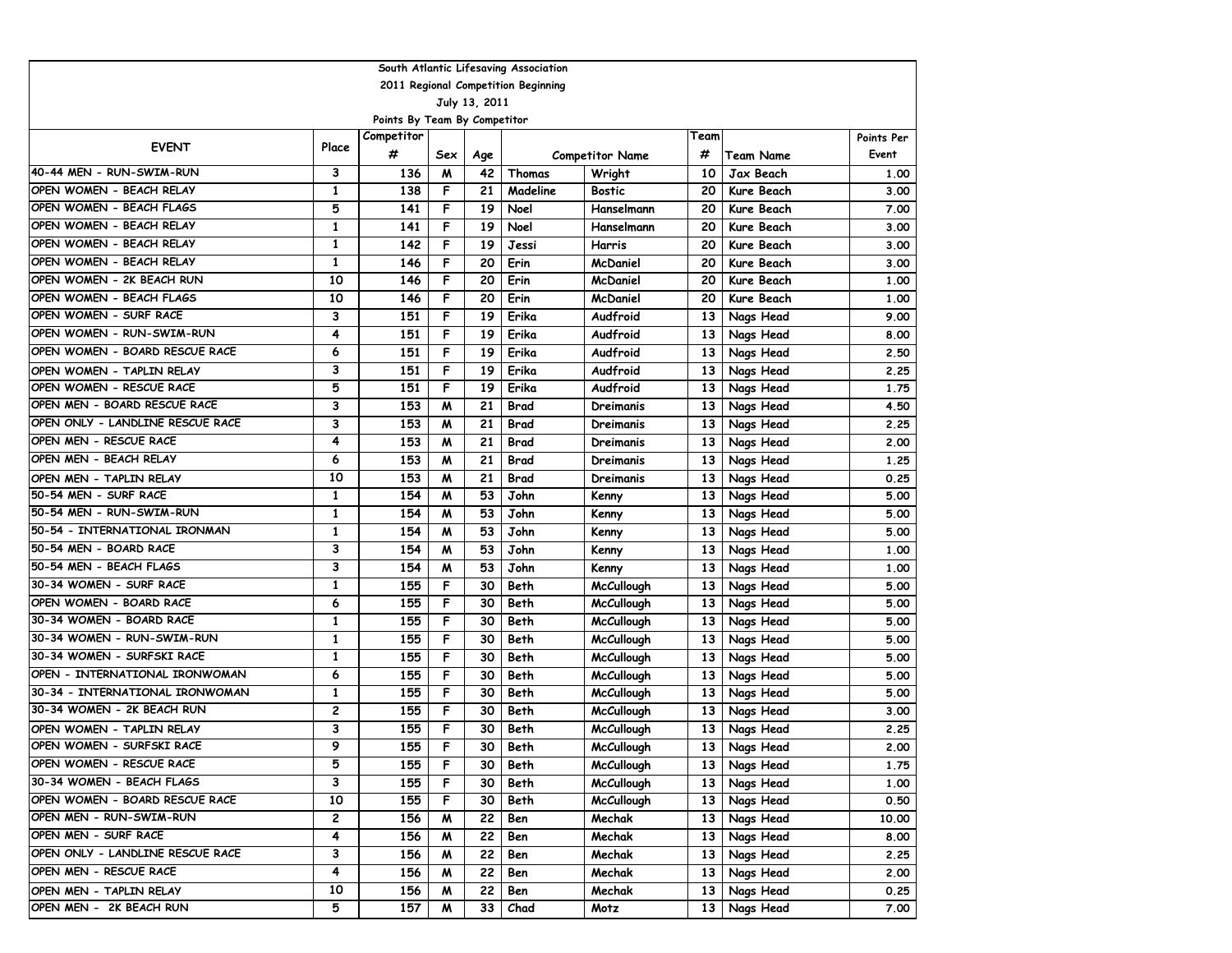| South Atlantic Lifesaving Association |                |                              |     |                 |                                     |                        |                 |                   |            |  |  |
|---------------------------------------|----------------|------------------------------|-----|-----------------|-------------------------------------|------------------------|-----------------|-------------------|------------|--|--|
|                                       |                |                              |     |                 | 2011 Regional Competition Beginning |                        |                 |                   |            |  |  |
|                                       |                |                              |     | July 13, 2011   |                                     |                        |                 |                   |            |  |  |
|                                       |                | Points By Team By Competitor |     |                 |                                     |                        |                 |                   |            |  |  |
| <b>EVENT</b>                          | Place          | Competitor                   |     |                 |                                     |                        | Team            |                   | Points Per |  |  |
|                                       |                | #                            | Sex | Age             |                                     | <b>Competitor Name</b> | #               | <b>Team Name</b>  | Event      |  |  |
| 30-34 MEN - BOARD RACE                | 1              | 157                          | M   | 33              | Chad                                | Motz                   | 13              | Nags Head         | 5.00       |  |  |
| 30-34 MEN - 2K BEACH RUN              | $\overline{c}$ | 157                          | M   | 33              | Chad                                | Motz                   | 13              | Nags Head         | 3.00       |  |  |
| OPEN MEN - BEACH RELAY                | 6              | 157                          | M   | 33              | Chad                                | Motz                   | 13              | Nags Head         | 1.25       |  |  |
| OPEN MEN - TAPLIN RELAY               | 10             | 157                          | M   | 33              | Chad                                | Motz                   | 13              | Nags Head         | 0.25       |  |  |
| OPEN WOMEN - 2K BEACH RUN             | 2              | 158                          | F   | 29              | Stephanie                           | Motz                   | 13              | Nags Head         | 10.00      |  |  |
| OPEN WOMEN - TAPLIN RELAY             | 3              | 158                          | F   | 29              | Stephanie                           | Motz                   | 13              | Nags Head         | 2.25       |  |  |
| OPEN WOMEN - RESCUE RACE              | 5              | 158                          | F   | 29              | Stephanie                           | Motz                   | 13              | Nags Head         | 1.75       |  |  |
| OPEN WOMEN - BOARD RESCUE RACE        | 10             | 158                          | F   | 29              | Stephanie                           | Motz                   | 13              | Nags Head         | 0.50       |  |  |
| OPEN MEN - BEACH FLAGS                | 4              | 159                          | M   | 23              | Brian                               | Morris                 | 13              | Nags Head         | 8.00       |  |  |
| OPEN MEN - BEACH RELAY                | 6              | 159                          | M   | 23              | Brian                               | Morris                 | 13              | Nags Head         | 1.25       |  |  |
| OPEN MEN - TAPLIN RELAY               | 10             | 159                          | M   | 23              | Brian                               | Morris                 | 13              | Nags Head         | 0.25       |  |  |
| OPEN ONLY - LANDLINE RESCUE RACE      | 3              | 160                          | M   | 22              | <b>Brian</b>                        | Schmitt                | 13              | Nags Head         | 2.25       |  |  |
| OPEN MEN - RESCUE RACE                | 4              | 160                          | M   | 22              | Brian                               | <b>Schmitt</b>         | 13              | Nags Head         | 2.00       |  |  |
| OPEN MEN - BEACH RELAY                | 6              | 160                          | M   | 22              | <b>Brian</b>                        | Schmitt                | 13              | Nags Head         | 1.25       |  |  |
| OPEN - INTERNATIONAL IRONWOMAN        | 4              | 161                          | F   | 22              | Janelle                             | St-Laurent             | 13              | Nags Head         | 8.00       |  |  |
| OPEN WOMEN - BOARD RESCUE RACE        | 6              | 161                          | F   | 22              | Janelle                             | St-Laurent             | 13              | Nags Head         | 2.50       |  |  |
| OPEN ONLY - LANDLINE RESCUE RACE      | 3              | 161                          | F   | 22              | Janelle                             | St-Laurent             | 13              | Nags Head         | 2.25       |  |  |
| OPEN WOMEN - TAPLIN RELAY             | 3              | 161                          | F   | 22              | Janelle                             | St-Laurent             | 13              | Nags Head         | 2.25       |  |  |
| OPEN WOMEN - RESCUE RACE              | 5              | 161                          | F   | 22              | Janelle                             | St-Laurent             | 13              | Nags Head         | 1.75       |  |  |
| OPEN MEN - BOARD RESCUE RACE          | 3              | 162                          | M   | 18              | Colin                               | Vale                   | 13              | Nags Head         | 4.50       |  |  |
| OPEN MEN - RESCUE RACE                | 4              | 162                          | M   | 18              | Colin                               | Vale                   | 13              | Nags Head         | 2.00       |  |  |
| OPEN - INTERNATIONAL IRONMAN          | 8              | 163                          | M   | 23              | Christian                           | Archer                 | 16              | St Johns County   | 3.00       |  |  |
| OPEN MEN - SURFSKI RACE               | 10             | 163                          | M   | 23              | Christian                           | Archer                 | 16              | St Johns County   | 1.00       |  |  |
| OPEN - INTERNATIONAL IRONMAN          | 4              | 164                          | M   | 25              | Josh                                | Ashley                 | 16              | St Johns County   | 8.00       |  |  |
| OPEN MEN - TAPLIN RELAY               | 6              | 164                          | M   | 25              | Josh                                | Ashley                 | 16              | St Johns County   | 1.25       |  |  |
| OPEN WOMEN - BOARD RACE               | 4              | 171                          | F   | 20              | Kayley                              | Marvin                 | 16              | St Johns County   | 8.00       |  |  |
| OPEN WOMEN - SURFSKI RACE             | 4              | 171                          | F   | 20              | Kayley                              | Marvin                 | 16              | St Johns County   | 8.00       |  |  |
| OPEN WOMEN - BEACH RELAY              | 10             | 171                          | F   | 20              | Kayley                              | Marvin                 | 16              | St Johns County   | 0.25       |  |  |
| OPEN WOMEN - RESCUE RACE              | 3              | 173                          | F   | 23              | Martina                             | Antony                 | 18              | Virginia Beach    | 2.25       |  |  |
| OPEN WOMEN - TAPLIN RELAY             | 5              | 173                          | F   | 23              | Martina                             | Antony                 | 18              | Virginia Beach    | 1.75       |  |  |
| OPEN WOMEN - BOARD RESCUE RACE        | 9              | 173                          | F   | 23              | Martina                             | Antony                 | 18              | Virginia Beach    | 1.00       |  |  |
| OPEN WOMEN - RUN-SWIM-RUN             | 3              | 174                          | F   | 17              | Emily                               | Bain                   | 18              | Virginia Beach    | 9.00       |  |  |
| OPEN WOMEN - RESCUE RACE              | 3              | 174                          | F   | 17              | Emily                               | Bain                   | 18              | Virginia Beach    | 2.25       |  |  |
| OPEN WOMEN - TAPLIN RELAY             | 5              | 174                          | F.  | 17 <sup>1</sup> | Emily                               | Bain                   |                 | 18 Virginia Beach | 1.75       |  |  |
| OPEN WOMEN - BOARD RESCUE RACE        | 8              | 174                          | F   | 17              | Emily                               | Bain                   | 18 I            | Virginia Beach    | 1.50       |  |  |
| OPEN WOMEN - SURF RACE                | 10             | 174                          | F   | 17              | Emily                               | Bain                   | 18              | Virginia Beach    | 1.00       |  |  |
| OPEN WOMEN - RESCUE RACE              | 3              | 175                          | F   | 22              | April                               | Barrientos             | 18 <sub>1</sub> | Virginia Beach    | 2.25       |  |  |
| OPEN WOMEN - TAPLIN RELAY             | 8              | 175                          | F   | 22              | April                               | Barrientos             | 18 I            | Virginia Beach    | 0.75       |  |  |
| 45-49 MEN - 2K BEACH RUN              | 1              | 176                          | M   | 49              | David                               | <b>Bostic</b>          | 18 I            | Virginia Beach    | 5.00       |  |  |
| 44-49 MEN - SURF RACE                 | 1              | 176                          | M   | 49              | David                               | Bostic                 | 18 I            | Virginia Beach    | 5.00       |  |  |
| 45-49 MEN - RUN-SWIM-RUN              | 1              | 176                          | M   | 49              | David                               | Bostic                 | 18              | Virginia Beach    | 5.00       |  |  |
| 45-49 - INTERNATIONAL IRONMAN         | $\mathbf{1}$   | 176                          | M   | 49              | David                               | <b>Bostic</b>          | 18              | Virginia Beach    | 5.00       |  |  |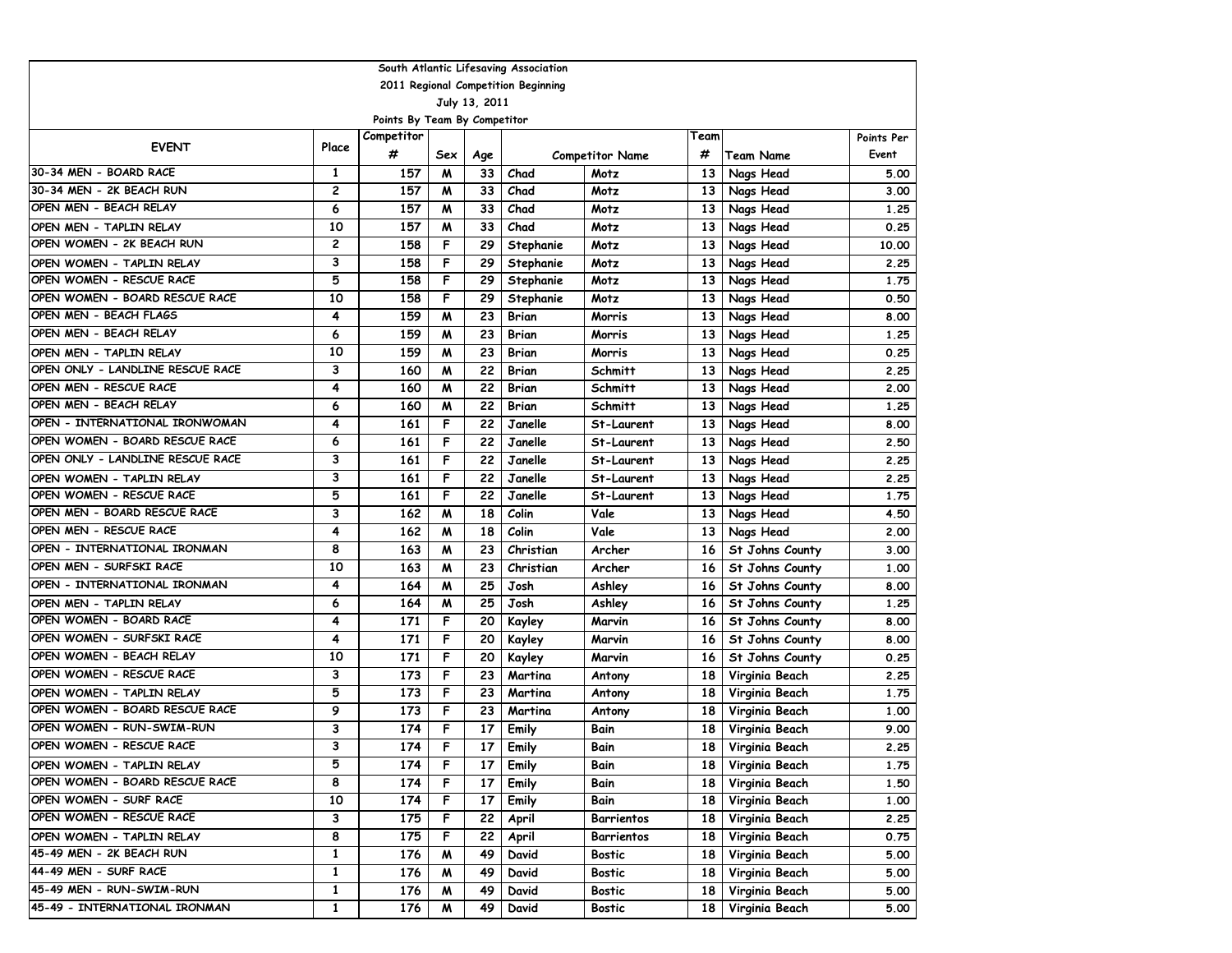| South Atlantic Lifesaving Association |                |                              |     |               |                                     |                        |                 |                  |            |  |  |  |
|---------------------------------------|----------------|------------------------------|-----|---------------|-------------------------------------|------------------------|-----------------|------------------|------------|--|--|--|
|                                       |                |                              |     |               | 2011 Regional Competition Beginning |                        |                 |                  |            |  |  |  |
|                                       |                |                              |     | July 13, 2011 |                                     |                        |                 |                  |            |  |  |  |
|                                       |                | Points By Team By Competitor |     |               |                                     |                        |                 |                  |            |  |  |  |
| <b>EVENT</b>                          | Place          | Competitor                   |     |               |                                     |                        | Team            |                  | Points Per |  |  |  |
|                                       |                | #                            | Sex | Age           |                                     | <b>Competitor Name</b> | #               | <b>Team Name</b> | Event      |  |  |  |
| 45-49 MEN - BOARD RACE                | 2              | 176                          | M   | 49            | David                               | <b>Bostic</b>          | 18              | Virginia Beach   | 3.00       |  |  |  |
| 45-49 MEN - SURFSKI RACE              | $\overline{c}$ | 176                          | M   | 49            | David                               | <b>Bostic</b>          | 18              | Virginia Beach   | 3.00       |  |  |  |
| 45-49 MEN - BEACH FLAGS               | 3              | 176                          | M   | 49            | David                               | Bostic                 | 18              | Virginia Beach   | 1.00       |  |  |  |
| OPEN MEN - BEACH RELAY                | 9              | 177                          | M   | 17            | Brian                               | Burns                  | 18              | Virginia Beach   | 0.50       |  |  |  |
| OPEN MEN - RESCUE RACE                | 10             | 177                          | M   | 17            | <b>Brian</b>                        | Burns                  | 18              | Virginia Beach   | 0.25       |  |  |  |
| 35-39 MEN - 2K BEACH RUN              | 1              | 178                          | M   | 36            | David                               | Dierstein              | 18              | Virginia Beach   | 5.00       |  |  |  |
| 35-39 MEN - BOARD RACE                | 1              | 178                          | M   | 36            | David                               | Dierstein              | 18              | Virginia Beach   | 5.00       |  |  |  |
| OPEN MEN - BOARD RESCUE RACE          | $\overline{c}$ | 178                          | M   | 36            | David                               | Dierstein              | 18              | Virginia Beach   | 5.00       |  |  |  |
| 35-39 MEN - SURF RACE                 | 2              | 178                          | M   | 36            | David                               | Dierstein              | 18              | Virginia Beach   | 3.00       |  |  |  |
| 35-39 MEN - RUN-SWIM-RUN              | 2              | 178                          | M   | 36            | David                               | Dierstein              | 18              | Virginia Beach   | 3.00       |  |  |  |
| OPEN MEN - BEACH RELAY                | 9              | 178                          | M   | 36            | David                               | Dierstein              | 18              | Virginia Beach   | 0.50       |  |  |  |
| OPEN MEN - TAPLIN RELAY               | 9              | 178                          | M   | 36            | David                               | Dierstein              | 18              | Virginia Beach   | 0.50       |  |  |  |
| OPEN MEN - BOARD RACE                 | 4              | 179                          | M   | 29            | Doug                                | <b>Ellis</b>           | 18              | Virginia Beach   | 8.00       |  |  |  |
| OPEN MEN - BOARD RESCUE RACE          | $\overline{c}$ | 179                          | M   | 29            | Doug                                | <b>Ellis</b>           | 18              | Virginia Beach   | 5.00       |  |  |  |
| OPEN - INTERNATIONAL IRONMAN          | 10             | 179                          | M   | 29            | Doug                                | <b>Ellis</b>           | 18              | Virginia Beach   | 1.00       |  |  |  |
| OPEN MEN - BEACH RELAY                | 9              | 179                          | M   | 29            | Doug                                | <b>Ellis</b>           | 18              | Virginia Beach   | 0.50       |  |  |  |
| OPEN MEN - TAPLIN RELAY               | 9              | 179                          | M   | 29            | Doug                                | <b>Ellis</b>           | 18              | Virginia Beach   | 0.50       |  |  |  |
| OPEN WOMEN - 2K BEACH RUN             | 1              | 180                          | F   | 24            | Ginna                               | <b>Ellis</b>           | 18              | Virginia Beach   | 12,00      |  |  |  |
| OPEN WOMEN - TAPLIN RELAY             | 5              | 180                          | F   | 24            | Ginna                               | <b>Ellis</b>           | 18              | Virginia Beach   | 1.75       |  |  |  |
| OPEN WOMEN - BEACH RELAY              | $\overline{7}$ | 180                          | F   | 24            | Ginna                               | <b>Ellis</b>           | 18              | Virginia Beach   | 1.00       |  |  |  |
| OPEN ONLY - LANDLINE RESCUE RACE      | 9              | 180                          | F   | 24            | Ginna                               | <b>Ellis</b>           | 18              | Virginia Beach   | 0.50       |  |  |  |
| OPEN MEN - TAPLIN RELAY               | 9              | 181                          | M   | 20            | Zach                                | Fitzpatrick            | 18              | Virginia Beach   | 0.50       |  |  |  |
| 40-44 MEN - SURF RACE                 | 2              | 183                          | M   | 40            | Tom                                 | Gill                   | 18              | Virginia Beach   | 3.00       |  |  |  |
| 40-44 MEN - RUN-SWIM-RUN              | 2              | 183                          | M   | 40            | Tom                                 | Gill                   | 18              | Virginia Beach   | 3.00       |  |  |  |
| 40-44 MEN - BEACH FLAGS               | 3              | 183                          | M   | 40            | Tom                                 | Gill                   | 18              | Virginia Beach   | 1.00       |  |  |  |
| 50-54 WOMEN - 2K BEACH RUN            | 1              | 184                          | F   | 24            | Nancy                               | Hodges                 | 18              | Virginia Beach   | 5.00       |  |  |  |
| 50-54 WOMEN - SURF RACE               | 1              | 184                          | F   | 24            | Nancy                               | Hodges                 | 18              | Virginia Beach   | 5.00       |  |  |  |
| 50-54 WOMEN - BOARD RACE              | $\mathbf{1}$   | 184                          | F   | 24            | Nancy                               | Hodges                 | 18              | Virginia Beach   | 5.00       |  |  |  |
| 50-54 WOMEN - RUN-SWIM-RUN            | $\mathbf{1}$   | 184                          | F   | 24            | Nancy                               | Hodges                 | 18              | Virginia Beach   | 5.00       |  |  |  |
| 50-54 WOMEN - SURFSKI RACE            | $\mathbf{1}$   | 184                          | F   | 24            | Nancy                               | Hodges                 | 18              | Virginia Beach   | 5.00       |  |  |  |
| 50-54 - INTERNATIONAL IRONWOMAN       | $\mathbf{1}$   | 184                          | F   | 24            | Nancy                               | Hodges                 | 18              | Virginia Beach   | 5.00       |  |  |  |
| 50-54 WOMEN - BEACH FLAGS             | 1              | 184                          | F   | 24            | Nancy                               | Hodges                 | 18              | Virginia Beach   | 5.00       |  |  |  |
| OPEN WOMEN - RESCUE RACE              | 3              | 184                          | F   | 24            | Nancy                               | Hodges                 | 18              | Virginia Beach   | 2.25       |  |  |  |
| OPEN WOMEN - BOARD RACE               | 5              | 185                          | F   | 23            | Robin                               | Lang                   | 18 I            | Virginia Beach   | 7.00       |  |  |  |
| OPEN WOMEN - BOARD RESCUE RACE        | 4              | 185                          | F   | 23            | Robin                               | Lang                   | 18              | Virginia Beach   | 4.00       |  |  |  |
| OPEN WOMEN - RESCUE RACE              | 2              | 185                          | F   | 23            | Robin                               | Lang                   | 18              | Virginia Beach   | 2.50       |  |  |  |
| OPEN WOMEN - TAPLIN RELAY             | 5              | 185                          | F   | 23            | Robin                               | Lang                   | 18 <sub>1</sub> | Virginia Beach   | 1.75       |  |  |  |
| OPEN WOMEN - BEACH RELAY              | 7              | 185                          | F   | 23            | Robin                               | Lang                   | 18              | Virginia Beach   | 1.00       |  |  |  |
| 35-39 MEN - 2K BEACH RUN              | 3              | 186                          | M   | 38            | Marc                                | Levine                 | 18              | Virginia Beach   | 1.00       |  |  |  |
| OPEN ONLY - LANDLINE RESCUE RACE      | 9              | 186                          | M   | 38            | Marc                                | Levine                 | 18              | Virginia Beach   | 0.50       |  |  |  |
| OPEN MEN - RESCUE RACE                | 10             | 186                          | M   | 38            | Marc                                | Levine                 | 18              | Virginia Beach   | 0.25       |  |  |  |
| OPEN WOMEN - SURF RACE                | 6              | 187                          | F   | 19            | Ashley                              | Luchsinger             | 18              | Virginia Beach   | 5.00       |  |  |  |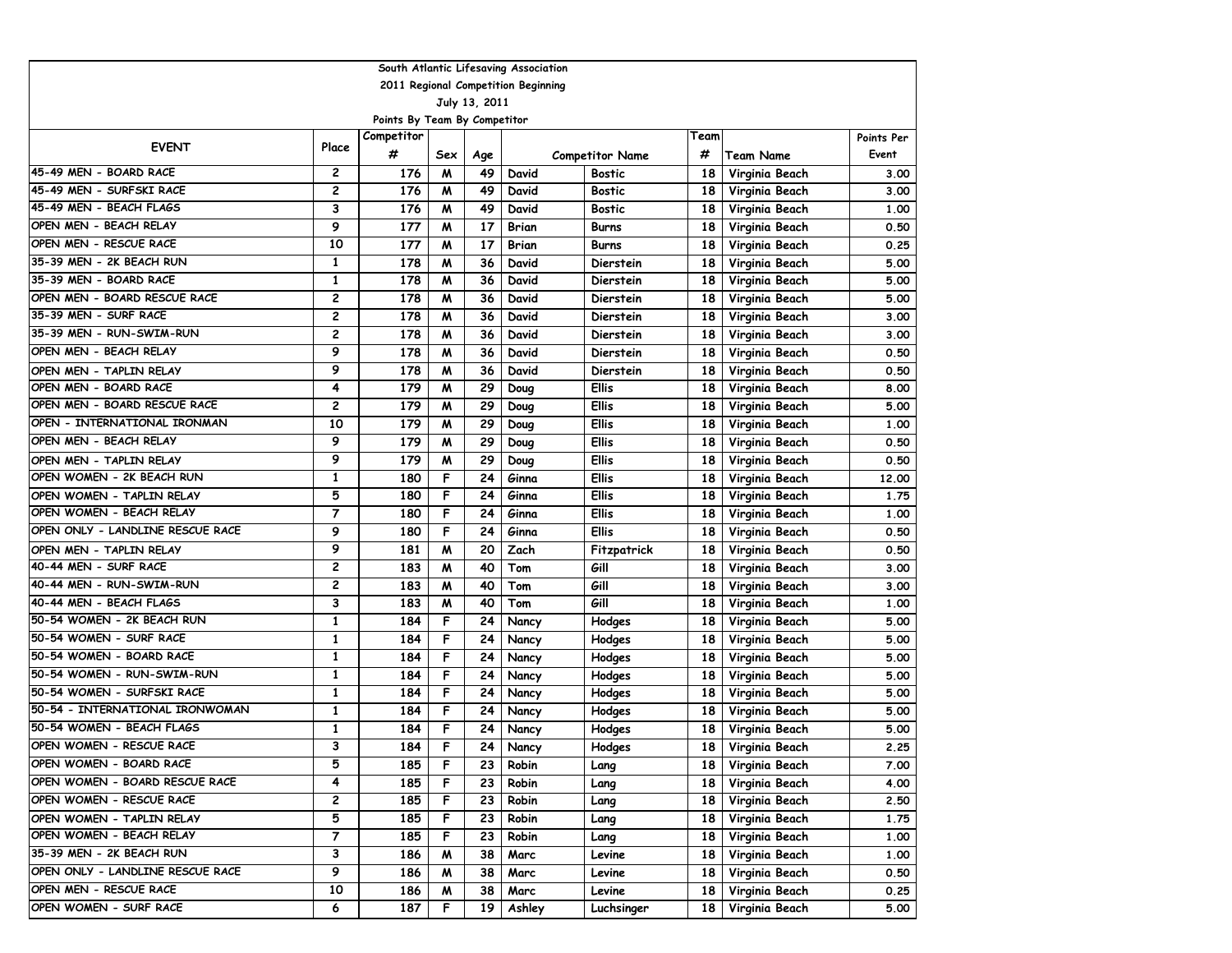| South Atlantic Lifesaving Association |                                     |                              |     |               |              |                        |                 |                    |            |  |  |  |
|---------------------------------------|-------------------------------------|------------------------------|-----|---------------|--------------|------------------------|-----------------|--------------------|------------|--|--|--|
|                                       | 2011 Regional Competition Beginning |                              |     |               |              |                        |                 |                    |            |  |  |  |
|                                       |                                     |                              |     | July 13, 2011 |              |                        |                 |                    |            |  |  |  |
|                                       |                                     | Points By Team By Competitor |     |               |              |                        |                 |                    |            |  |  |  |
| <b>EVENT</b>                          | Place                               | Competitor                   |     |               |              |                        | Team            |                    | Points Per |  |  |  |
|                                       |                                     | #                            | Sex | Age           |              | <b>Competitor Name</b> | #               | Team Name          | Event      |  |  |  |
| OPEN WOMEN - RESCUE RACE              | 2                                   | 187                          | F   | 19            | Ashley       | Luchsinger             | 18              | Virginia Beach     | 2.50       |  |  |  |
| OPEN MEN - BEACH RELAY                | 3                                   | 187                          | F   | 19            | Ashley       | Luchsinger             | 18              | Virginia Beach     | 2.25       |  |  |  |
| OPEN WOMEN - BOARD RESCUE RACE        | 9                                   | 187                          | F   | 19            | Ashley       | Luchsinger             | 18              | Virginia Beach     | 1.00       |  |  |  |
| OPEN WOMEN - TAPLIN RELAY             | 8                                   | 187                          | F   | 19            | Ashley       | Luchsinger             | 18              | Virginia Beach     | 0.75       |  |  |  |
| OPEN MEN - BOARD RACE                 | 8                                   | 188                          | M   | 21            | Jon          | Martin                 | 18              | Virginia Beach     | 3.00       |  |  |  |
| OPEN MEN - BEACH RELAY                | 3                                   | 188                          | M   | 21            | Jon          | Martin                 | 18              | Virginia Beach     | 2.25       |  |  |  |
| OPEN MEN - BEACH RELAY                | 3                                   | 189                          | M   | 20            | David        | <b>McKinley</b>        | 18              | Virginia Beach     | 2.25       |  |  |  |
| OPEN ONLY - LANDLINE RESCUE RACE      | 9                                   | 190                          | M   | 27            | Sean         | Millard                | 18              | Virginia Beach     | 0.50       |  |  |  |
| OPEN MEN - BEACH RELAY                | 9                                   | 190                          | M   | 27            | Sean         | Millard                | 18              | Virginia Beach     | 0.50       |  |  |  |
| OPEN MEN - RESCUE RACE                | 10                                  | 190                          | M   | 27            | Sean         | Millard                | 18              | Virginia Beach     | 0.25       |  |  |  |
| OPEN MEN - BEACH FLAGS                | 7                                   | 191                          | M   | 25            | Michael      | Miller                 | 18              | Virginia Beach     | 4.00       |  |  |  |
| OPEN MEN - BEACH RELAY                | 3                                   | 191                          | M   | 25            | Michael      | Miller                 | 18              | Virginia Beach     | 2.25       |  |  |  |
| OPEN MEN - SURF RACE                  | 6                                   | 193                          | M   | 23            | Scottie      | Norton                 | 18              | Virginia Beach     | 5.00       |  |  |  |
| OPEN MEN - RUN-SWIM-RUN               | 8                                   | 193                          | M   | 23            | Scottie      | Norton                 | 18              | Virginia Beach     | 3.00       |  |  |  |
| OPEN ONLY - LANDLINE RESCUE RACE      | 9                                   | 193                          | M   | 23            | Scottie      | Norton                 | 18              | Virginia Beach     | 0.50       |  |  |  |
| OPEN MEN - TAPLIN RELAY               | 9                                   | 193                          | M   | 23            | Scottie      | Norton                 | 18              | Virginia Beach     | 0.50       |  |  |  |
| OPEN MEN - RESCUE RACE                | 10                                  | 193                          | M   | 23            | Scottie      | Norton                 | 18              | Virginia Beach     | 0.25       |  |  |  |
| OPEN WOMEN - RESCUE RACE              | 2                                   | 194                          | F   | 25            | Lauren       | Pfeifer                | 18              | Virginia Beach     | 2.50       |  |  |  |
| OPEN WOMEN - BOARD RESCUE RACE        | 8                                   | 194                          | F   | 25            | Lauren       | Pfeifer                | 18              | Virginia Beach     | 1.50       |  |  |  |
| OPEN WOMEN - BEACH RELAY              | 7                                   | 194                          | F   | 25            | Lauren       | Pfeifer                | 18              | Virginia Beach     | 1.00       |  |  |  |
| OPEN WOMEN - TAPLIN RELAY             | 8                                   | 194                          | F   | 25            | Lauren       | Pfeifer                | 18              | Virginia Beach     | 0.75       |  |  |  |
| OPEN - INTERNATIONAL IRONWOMAN        | $\mathbf{1}$                        | 195                          | F   | 18            | Kimberly     | Rich                   | 18              | Virginia Beach     | 12.00      |  |  |  |
| OPEN WOMEN - SURF RACE                | 2                                   | 195                          | F   | 18            | Kimberly     | Rich                   | 18              | Virginia Beach     | 10.00      |  |  |  |
| OPEN WOMEN - RUN-SWIM-RUN             | 5                                   | 195                          | F   | 18            | Kimberly     | Rich                   | 18              | Virginia Beach     | 7.00       |  |  |  |
| OPEN WOMEN - BOARD RESCUE RACE        | 4                                   | 195                          | F   | 18            | Kimberly     | Rich                   | 18              | Virginia Beach     | 4.00       |  |  |  |
| OPEN WOMEN - RESCUE RACE              | 2                                   | 195                          | F   | 18            | Kimberly     | Rich                   | 18              | Virginia Beach     | 2.50       |  |  |  |
| OPEN WOMEN - BEACH RELAY              | $\overline{7}$                      | 195                          | F   | 18            | Kimberly     | Rich                   | 18              | Virginia Beach     | 1.00       |  |  |  |
| OPEN WOMEN - TAPLIN RELAY             | 8                                   | 195                          | F   | 18            | Kimberly     | Rich                   | 18              | Virginia Beach     | 0.75       |  |  |  |
| 30-34 - INTERANTIONAL IRONMAN         | 2                                   | 196                          | M   | 32            | <b>Scott</b> | Andersen               | 19              | Wrightsville Beach | 3.00       |  |  |  |
| 30-34 MEN - SURF RACE                 | 3                                   | 196                          | M   | 32            | <b>Scott</b> | Andersen               | 19              | Wrightsville Beach | 1.00       |  |  |  |
| 30-34 MEN-RUN - SWIM-RUN              | 3                                   | 196                          | M   | 32            | <b>Scott</b> | Andersen               | 19              | Wrightsville Beach | 1.00       |  |  |  |
| OPEN MEN - RESCUE RACE                | 7                                   | 196                          | M   | 32            | <b>Scott</b> | Andersen               | 19              | Wrightsville Beach | 1.00       |  |  |  |
| OPEN MEN - TAPLIN RELAY               | 8                                   | 196                          | W   | 32            | <b>Scott</b> | Andersen               | 19              | Wrightsville Beach | 0.75       |  |  |  |
| OPEN MEN - SURF RACE                  | 3                                   | 197                          | M   | 23            | Rob          | Anderson               | 19 I            | Wrightsville Beach | 9.00       |  |  |  |
| OPEN MEN - RUN-SWIM-RUN               | 3                                   | 197                          | M   | 23            | Rob          | Anderson               | 19 <sup>1</sup> | Wrightsville Beach | 9.00       |  |  |  |
| OPEN MEN - BEACH RELAY                | 2                                   | 197                          | M   | 23            | Rob          | Anderson               | 19 <sup>1</sup> | Wrightsville Beach | 2.50       |  |  |  |
| OPEN MEN - RESCUE RACE                | 7                                   | 197                          | M   | 23            | Rob          | Anderson               | 19 <sup>1</sup> | Wrightsville Beach | 1.00       |  |  |  |
| 50-54 MEN - SURFSKI RACE              | 1                                   | 198                          | M   | 53            | Dave         | Baker                  | 19              | Wrightsville Beach | 5.00       |  |  |  |
| 50-54 MEN - BEACH FLAGS               | 2                                   | 198                          | M   | 53            | Dave         | Baker                  | 19              | Wrightsville Beach | 3.00       |  |  |  |
| 50-54 MEN - 2K BEACH RUN              | 3                                   | 198                          | M   | 53            | Dave         | Baker                  | 19              | Wrightsville Beach | 1.00       |  |  |  |
| OPEN WOMEN - BOARD RESCUE RACE        | 2                                   | 199                          | F   | 23            | Mary         | Bojarski               | 19              | Wrightsville Beach | 5.00       |  |  |  |
| OPEN WOMEN - TAPLIN RELAY             | 2                                   | 199                          | F   | 23            | Mary         | Bojarski               | 19              | Wrightsville Beach | 2.50       |  |  |  |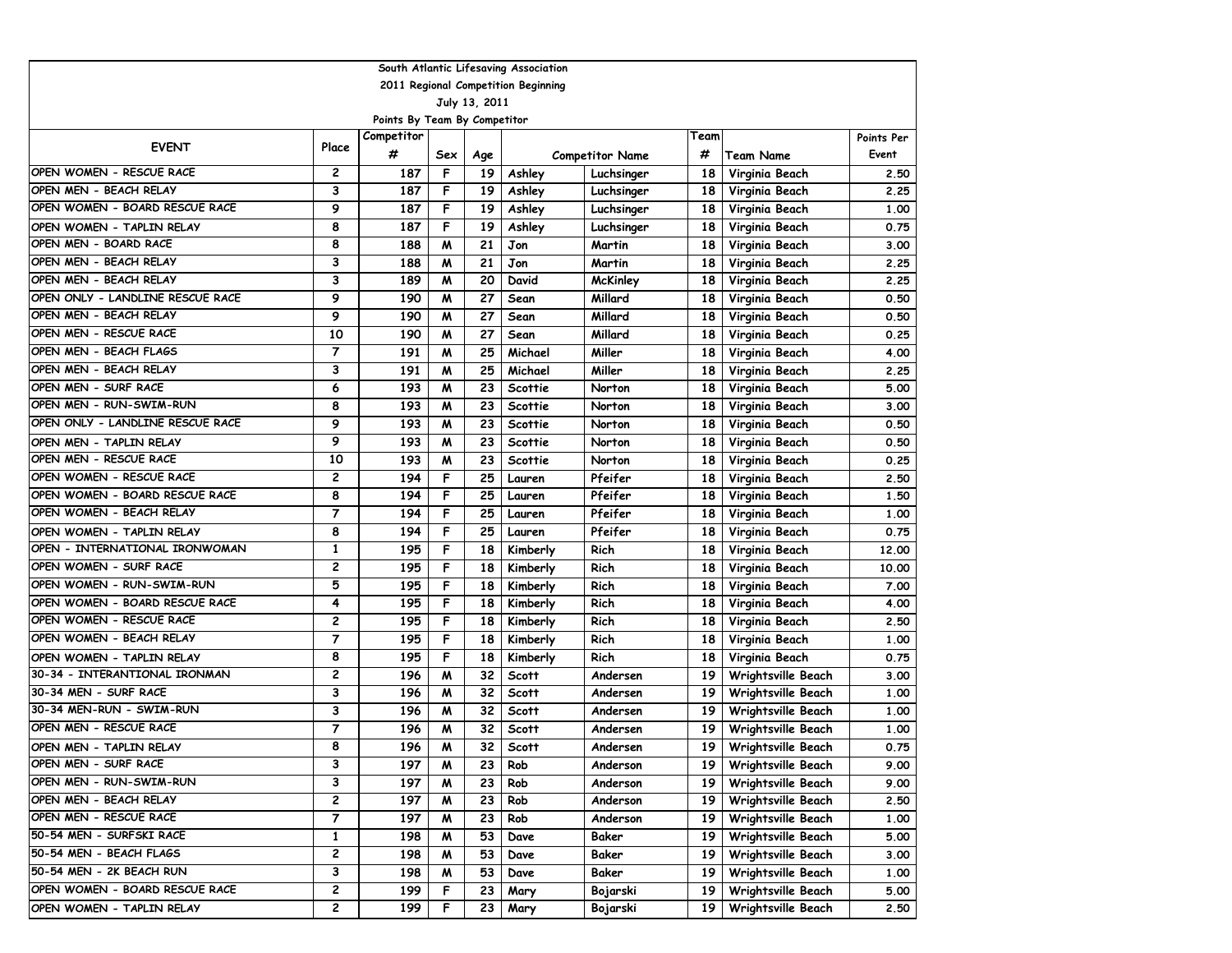|                                  |              |                              |     |               | South Atlantic Lifesaving Association |                        |      |                    |            |
|----------------------------------|--------------|------------------------------|-----|---------------|---------------------------------------|------------------------|------|--------------------|------------|
|                                  |              |                              |     |               | 2011 Regional Competition Beginning   |                        |      |                    |            |
|                                  |              |                              |     | July 13, 2011 |                                       |                        |      |                    |            |
|                                  |              | Points By Team By Competitor |     |               |                                       |                        |      |                    |            |
| <b>EVENT</b>                     | Place        | Competitor                   |     |               |                                       |                        | Team |                    | Points Per |
|                                  |              | #                            | Sex | Age           |                                       | <b>Competitor Name</b> | #    | <b>Team Name</b>   | Event      |
| OPEN ONLY - LANDLINE RESCUE RACE | 5            | 199                          | F   | 23            | Mary                                  | Bojarski               | 19   | Wrightsville Beach | 1.75       |
| OPEN WOMEN - RESCUE RACE         | 8            | 199                          | F   | 23            | Mary                                  | Bojarski               | 19   | Wrightsville Beach | 0.75       |
| OPEN WOMEN - BEACH RELAY         | 8            | 199                          | F   | 23            | Mary                                  | Bojarski               | 19   | Wrightsville Beach | 0.75       |
| OPEN WOMEN - SURFSKI RACE        | 2            | 200                          | F   | 23            | Sidney                                | Corn                   | 19   | Wrightsville Beach | 10.00      |
| OPEN WOMEN - BOARD RESCUE RACE   | 5            | 200                          | F   | 23            | Sidney                                | Corn                   | 19   | Wrightsville Beach | 3.50       |
| OPEN WOMEN - TAPLIN RELAY        | 2            | 200                          | F   | 23            | Sidney                                | Corn                   | 19   | Wrightsville Beach | 2.50       |
| OPEN WOMEN - RESCUE RACE         | 8            | 200                          | F   | 23            | Sidney                                | Corn                   | 19   | Wrightsville Beach | 0.75       |
| OPEN WOMEN - BEACH RELAY         | 8            | 200                          | F   | 23            | Sidney                                | Corn                   | 19   | Wrightsville Beach | 0.75       |
| OPEN MEN - RESCUE RACE           | $\mathbf{1}$ | 201                          | M   | 25            | Kyle                                  | Costello               | 19   | Wrightsville Beach | 3.00       |
| OPEN MEN - BEACH RELAY           | 2            | 201                          | M   | 25            | Kyle                                  | Costello               | 19   | Wrightsville Beach | 2.50       |
| OPEN MEN - 2K BEACH RUN          | 9            | 201                          | M   | 25            | Kyle                                  | Costello               | 19   | Wrightsville Beach | 2.00       |
| OPEN MEN - TAPLIN RELAY          | 5            | 201                          | M   | 25            | Kyle                                  | Costello               | 19   | Wrightsville Beach | 1.75       |
| 45-49 MEN - BOARD RACE           | 1            | 202                          | M   | 46            | Steve                                 | De Klerk               | 19   | Wrightsville Beach | 5.00       |
| 45-49 MEN - SURFSKI RACE         | 1            | 202                          | M   | 46            | <b>Steve</b>                          | De Klerk               | 19   | Wrightsville Beach | 5.00       |
| 45-49 - INTERNATIONAL IRONMAN    | 2            | 202                          | M   | 46            | <b>Steve</b>                          | De Klerk               | 19   | Wrightsville Beach | 3.00       |
| 45-49 MEN - BEACH FLAGS          | 2            | 202                          | M   | 46            | Steve                                 | De Klerk               | 19   | Wrightsville Beach | 3.00       |
| OPEN MEN - TAPLIN RELAY          | $\mathbf{1}$ | 202                          | M   | 46            | Steve                                 | De Klerk               | 19   | Wrightsville Beach | 3.00       |
| 35-39 MEN - 2K BEACH RUN         | 2            | 203                          | M   | 38            | Brendan                               | Doyle                  | 19   | Wrightsville Beach | 3.00       |
| OPEN MEN - RESCUE RACE           | 1            | 203                          | M   | 38            | Brendan                               | Doyle                  | 19   | Wrightsville Beach | 3.00       |
| 35-39 MEN - BEACH FLAGS          | 2            | 203                          | M   | 38            | Brendan                               | Doyle                  | 19   | Wrightsville Beach | 3.00       |
| OPEN MEN - TAPLIN RELAY          | 5            | 203                          | M   | 38            | Brendan                               | Doyle                  | 19   | Wrightsville Beach | 1.75       |
| OPEN MEN - 2K BEACH RUN          | 7            | 204                          | M   | 23            | Jake                                  | Drahos                 | 19   | Wrightsville Beach | 4.00       |
| OPEN MEN - TAPLIN RELAY          | $\mathbf{1}$ | 204                          | M   | 23            | Jake                                  | Drahos                 | 19   | Wrightsville Beach | 3.00       |
| OPEN MEN - RESCUE RACE           | 2            | 204                          | M   | 23            | Jake                                  | Drahos                 | 19   | Wrightsville Beach | 2.50       |
| OPEN MEN - BEACH RELAY           | 2            | 204                          | M   | 23            | Jake                                  | Drahos                 | 19   | Wrightsville Beach | 2.50       |
| OPEN ONLY - LANDLINE RESCUE RACE | 5            | 204                          | M   | 23            | Jake                                  | Drahos                 | 19   | Wrightsville Beach | 1.75       |
| OPEN MEN - RUN-SWIM-RUN          | 6            | 205                          | M   | 22            | Justin                                | Eldridge               | 19   | Wrightsville Beach | 5.00       |
| OPEN MEN - RESCUE RACE           | $\mathbf{1}$ | 205                          | M   | 22            | Justin                                | Eldridge               | 19   | Wrightsville Beach | 3.00       |
| OPEN MEN - SURF RACE             | 9            | 205                          | M   | 22            | Justin                                | Eldridge               | 19   | Wrightsville Beach | 2.00       |
| OPEN MEN - TAPLIN RELAY          | 5            | 205                          | M   | 22            | Justin                                | Eldridge               | 19   | Wrightsville Beach | 1.75       |
| 30-34 MEN - 2K BEACH RUN         | $\mathbf{1}$ | 206                          | M   | 30            | Patrick                               | Farwell                | 19   | Wrightsville Beach | 5.00       |
| 30-34 MEN - SURF RACE            | 1            | 206                          | M   | 30            | Patrick                               | Farwell                | 19   | Wrightsville Beach | 5.00       |
| 30-34 MEN-RUN - SWIM-RUN         | 1            | 206                          | M   | 30            | Patrick                               | Farwell                | 19   | Wrightsville Beach | 5.00       |
| OPEN MEN - TAPLIN RELAY          | 8            | 206                          | M   | 30            | Patrick                               | Farwell                | 19   | Wrightsville Beach | 0.75       |
| OPEN MEN - RESCUE RACE           | 9            | 206                          | M   | 30            | Patrick                               | Farwell                | 19   | Wrightsville Beach | 0.50       |
| 30-34 MEN - SURFSKI RACE         | 1            | 207                          | M   | 32            | Matt                                  | Lewis                  | 19   | Wrightsville Beach | 5.00       |
| OPEN MEN - TAPLIN RELAY          | 5            | 207                          | M   | 32            | Matt                                  | Lewis                  | 19   | Wrightsville Beach | 1.75       |
| OPEN MEN - RESCUE RACE           | 9            | 207                          | M   | 32            | Matt                                  | Lewis                  | 19   | Wrightsville Beach | 0.50       |
| OPEN WOMEN - BOARD RESCUE RACE   | 2            | 208                          | F.  | 27            | Lindsey                               | Lynskey                | 19   | Wrightsville Beach | 5.00       |
| OPEN WOMEN - TAPLIN RELAY        | 2            | 208                          | F.  | 27            | Lindsey                               | Lynskey                | 19   | Wrightsville Beach | 2.50       |
| OPEN WOMEN - BOARD RACE          | 9            | 208                          | F   | 27            | Lindsey                               | Lynskey                | 19   | Wrightsville Beach | 2.00       |
| OPEN WOMEN - RESCUE RACE         | 8            | 208                          | F   | 27            | Lindsey                               | Lynskey                | 19   | Wrightsville Beach | 0.75       |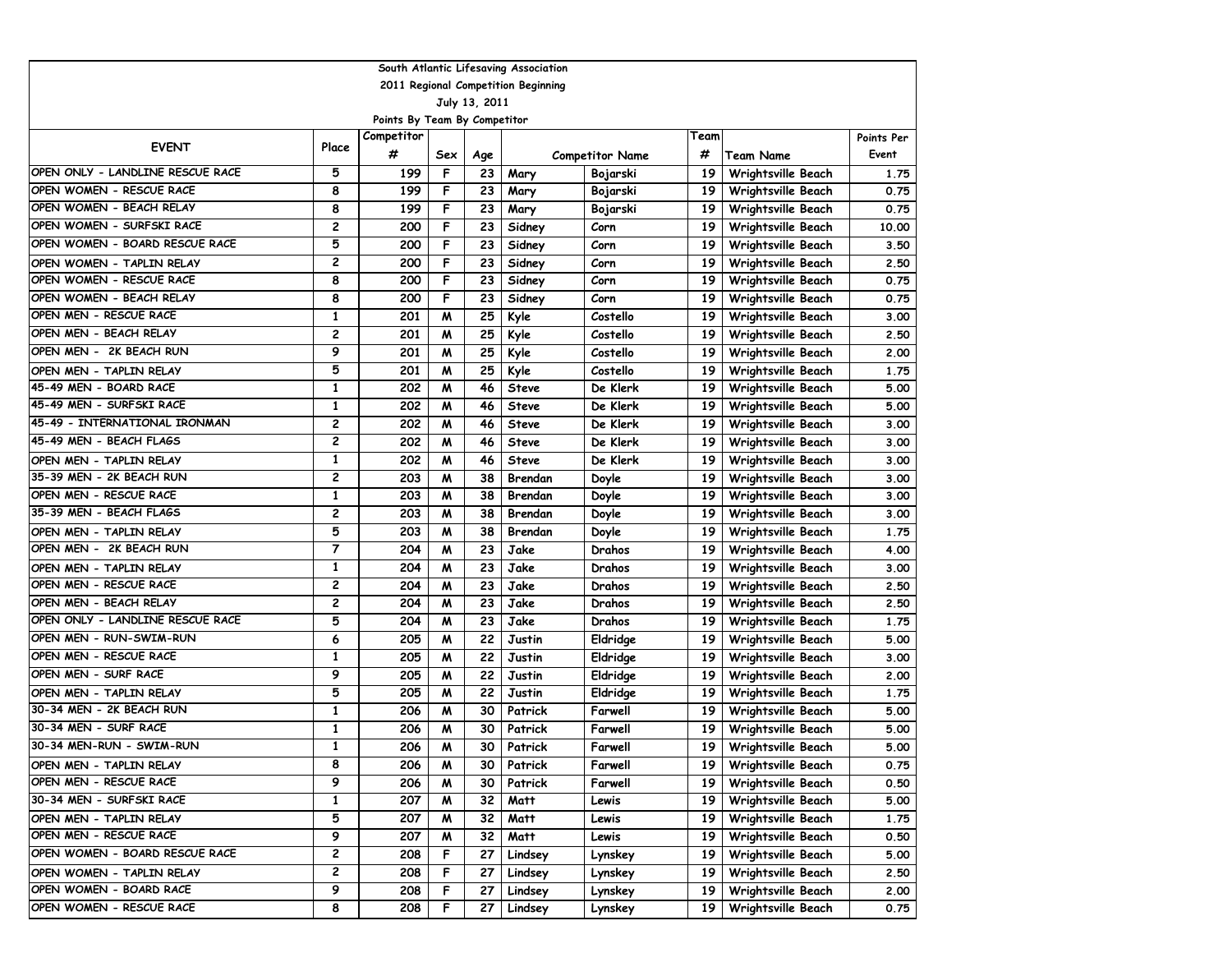|                                     |                |                              |                  |               | South Atlantic Lifesaving Association |                        |      |                           |            |
|-------------------------------------|----------------|------------------------------|------------------|---------------|---------------------------------------|------------------------|------|---------------------------|------------|
| 2011 Regional Competition Beginning |                |                              |                  |               |                                       |                        |      |                           |            |
|                                     |                |                              |                  | July 13, 2011 |                                       |                        |      |                           |            |
|                                     |                | Points By Team By Competitor |                  |               |                                       |                        |      |                           |            |
| <b>EVENT</b>                        | Place          | Competitor                   |                  |               |                                       |                        | Team |                           | Points Per |
|                                     |                | #                            | Sex              | Age           |                                       | <b>Competitor Name</b> | #    | Team Name                 | Event      |
| OPEN WOMEN - BEACH RELAY            | 8              | 208                          | F                | 27            | Lindsey                               | Lynskey                | 19   | Wrightsville Beach        | 0.75       |
| OPEN MEN - RESCUE RACE              | 9              | 209                          | M                | 22            | Seth                                  | Liston                 | 19   | Wrightsville Beach        | 0.50       |
| 30-34 MEN - BEACH FLAGS             | 2              | 210                          | M                | 31            | Jon                                   | Mauney                 | 19   | Wrightsville Beach        | 3.00       |
| OPEN MEN - RESCUE RACE              | 2              | 210                          | M                | 31            | Jon                                   | Mauney                 | 19   | Wrightsville Beach        | 2.50       |
| OPEN MEN - BEACH RELAY              | 2              | 210                          | M                | 31            | Jon                                   | Mauney                 | 19   | Wrightsville Beach        | 2.50       |
| OPEN ONLY - LANDLINE RESCUE RACE    | 5              | 210                          | M                | 31            | Jon                                   | Mauney                 | 19   | Wrightsville Beach        | 1.75       |
| OPEN MEN - TAPLIN RELAY             | 8              | 210                          | M                | 31            | Jon                                   | Mauney                 | 19   | <b>Wrightsville Beach</b> | 0.75       |
| 50-54 MEN - 2K BEACH RUN            | $\mathbf{1}$   | 211                          | M                | 50            | Greg                                  | Miller                 | 19   | Wrightsville Beach        | 5.00       |
| 50-54 MEN - BOARD RACE              | $\mathbf{1}$   | 211                          | M                | 50            | Greg                                  | Miller                 | 19   | Wrightsville Beach        | 5.00       |
| 50-54 MEN - BEACH FLAGS             | 1              | 211                          | M                | 50            | Greg                                  | Miller                 | 19   | Wrightsville Beach        | 5.00       |
| 50-54 MEN - SURFSKI RACE            | 2              | 211                          | M                | 50            | Greg                                  | Miller                 | 19   | Wrightsville Beach        | 3.00       |
| 50-54 - INTERNATIONAL IRONMAN       | 2              | 211                          | M                | 50            | Greg                                  | Miller                 | 19   | Wrightsville Beach        | 3.00       |
| 50-54 MEN - SURF RACE               | 3              | 211                          | M                | 50            | Greg                                  | Miller                 | 19   | Wrightsville Beach        | 1.00       |
| 50-54 MEN - RUN-SWIM-RUN            | 3              | 211                          | M                | 50            | Greg                                  | Miller                 | 19   | Wrightsville Beach        | 1.00       |
| OPEN MEN - SURF RACE                | $\mathbf{1}$   | 212                          | $\boldsymbol{M}$ | 21            | Luke                                  | Murphy                 | 19   | Wrightsville Beach        | 12.00      |
| OPEN MEN - RUN-SWIM-RUN             | $\mathbf{1}$   | 212                          | M                | 21            | Luke                                  | Murphy                 | 19   | Wrightsville Beach        | 12.00      |
| OPEN MEN - TAPLIN RELAY             | 1              | 212                          | M                | 21            | Luke                                  | Murphy                 | 19   | Wrightsville Beach        | 3.00       |
| OPEN MEN - RESCUE RACE              | 2              | 212                          | M                | 21            | Luke                                  | Murphy                 | 19   | <b>Wrightsville Beach</b> | 2.50       |
| OPEN ONLY - LANDLINE RESCUE RACE    | 5              | 212                          | M                | 21            | Luke                                  | Murphy                 | 19   | Wrightsville Beach        | 1.75       |
| 40-44 MEN - SURF RACE               | $\mathbf{1}$   | 213                          | M                | 41            | Todd                                  | Pletcher               | 19   | Wrightsville Beach        | 5.00       |
| 40-44 MEN - RUN-SWIM-RUN            | $\mathbf{1}$   | 213                          | M                | 41            | Todd                                  | Pletcher               | 19   | Wrightsville Beach        | 5.00       |
| OPEN MEN - RESCUE RACE              | 7              | 213                          | M                | 41            | Todd                                  | Pletcher               | 19   | Wrightsville Beach        | 1.00       |
| 40-44 - INTERNATIONAL IRONMAN       | 3              | 213                          | M                | 41            | Todd                                  | Pletcher               | 19   | Wrightsville Beach        | 1.00       |
| OPEN - INTERNATIONAL IRONMAN        | 6              | 214                          | M                | 30            | Sean                                  | Ruttkay                | 19   | Wrightsville Beach        | 5.00       |
| 30-34 - INTERANTIONAL IRONMAN       | 1              | 214                          | M                | 30            | Sean                                  | Ruttkay                | 19   | Wrightsville Beach        | 5.00       |
| 30-34 MEN - SURF RACE               | 2              | 214                          | M                | 30            | Sean                                  | Ruttkay                | 19   | Wrightsville Beach        | 3.00       |
| 30-34 MEN - BOARD RACE              | 2              | 214                          | M                | 30            | Sean                                  | Ruttkay                | 19   | Wrightsville Beach        | 3.00       |
| 30-34 MEN-RUN - SWIM-RUN            | 2              | 214                          | M                | 30            | Sean                                  | Ruttkay                | 19   | Wrightsville Beach        | 3.00       |
| 30-34 MEN - SURFSKI RACE            | 2              | 214                          | M                | 30            | Sean                                  | Ruttkay                | 19   | Wrightsville Beach        | 3.00       |
| OPEN MEN - 2K BEACH RUN             | 10             | 214                          | M                | 30            | Sean                                  | Ruttkay                | 19   | Wrightsville Beach        | 1.00       |
| OPEN MEN - RESCUE RACE              | 9              | 214                          | M                | 30            | Sean                                  | Ruttkay                | 19   | Wrightsville Beach        | 0.50       |
| OPEN MEN - BOARD RESCUE RACE        | 5              | 215                          | M                | 23            | <b>Steven</b>                         | Smiley                 | 19   | Wrightsville Beach        | 3.50       |
| OPEN MEN - RESCUE RACE              | $\overline{7}$ | 215                          | M                | 23            | <b>Steven</b>                         | Smiley                 | 19   | Wrightsville Beach        | 1.00       |
| OPEN WOMEN - 2K BEACH RUN           | 5              | 216                          | F                | 27            | Kristen                               | Smith                  | 19   | Wrightsville Beach        | 7.00       |
| OPEN WOMEN - BOARD RESCUE RACE      | 5              | 216                          | F                | 27            | Kristen                               | Smith                  | 19   | Wrightsville Beach        | 3.50       |
| OPEN - INTERNATIONAL IRONWOMAN      | 8              | 216                          | F                | 27            | Kristen                               | Smith                  | 19   | Wrightsville Beach        | 3.00       |
| OPEN WOMEN - TAPLIN RELAY           | 2              | 216                          | F                | 27            | Kristen                               | Smith                  | 19   | Wrightsville Beach        | 2.50       |
| OPEN WOMEN - RESCUE RACE            | 8              | 216                          | F                | 27            | Kristen                               | Smith                  | 19   | Wrightsville Beach        | 0.75       |
| OPEN WOMEN - BEACH RELAY            | 8              | 216                          | F                | 27            | Kristen                               | Smith                  | 19   | Wrightsville Beach        | 0.75       |
| OPEN MEN - RESCUE RACE              | 1              | 217                          | M                | 21            | David                                 | Thayer                 | 19   | Wrightsville Beach        | 3.00       |
| OPEN MEN - RUN-SWIM-RUN             | 10             | 217                          | M                | 21            | David                                 | Thayer                 | 19   | Wrightsville Beach        | 1.00       |
| OPEN MEN - TAPLIN RELAY             | 8              | 217                          | M                | 21            | David                                 | Thayer                 | 19   | Wrightsville Beach        | 0.75       |
|                                     |                |                              |                  |               |                                       |                        |      |                           |            |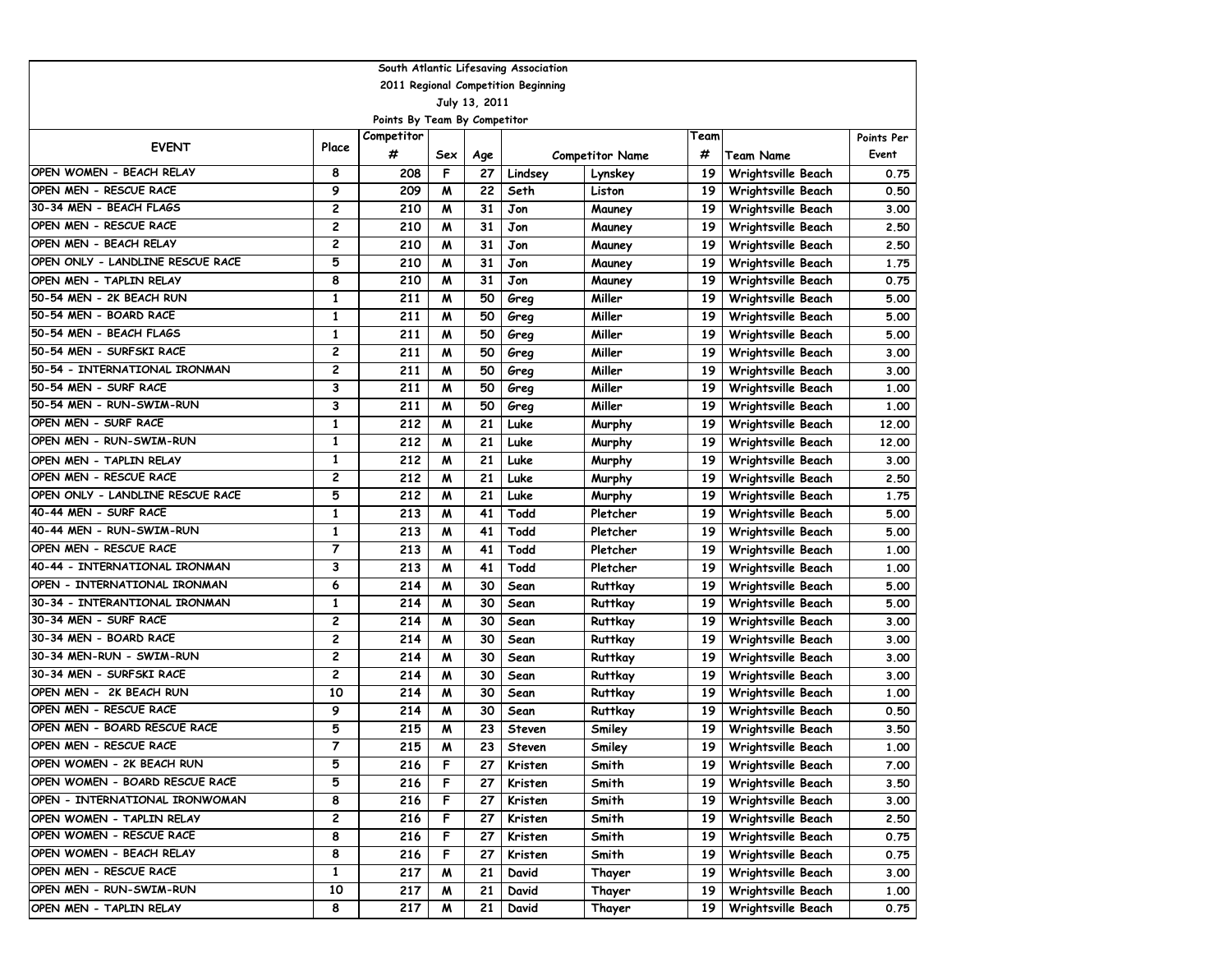| South Atlantic Lifesaving Association |       |                              |     |     |             |                        |      |                    |            |  |
|---------------------------------------|-------|------------------------------|-----|-----|-------------|------------------------|------|--------------------|------------|--|
| 2011 Regional Competition Beginning   |       |                              |     |     |             |                        |      |                    |            |  |
| July 13, 2011                         |       |                              |     |     |             |                        |      |                    |            |  |
|                                       |       | Points By Team By Competitor |     |     |             |                        |      |                    |            |  |
|                                       |       | Competitor                   |     |     |             |                        | Team |                    | Points Per |  |
| <b>EVENT</b>                          | Place | #                            | Sex | Age |             | <b>Competitor Name</b> |      | Team Name          | Event      |  |
| <b>OPEN MEN - SURF RACE</b>           | 2     | 218                          | M   | 25  | Matt        | Wistoff                | 19   | Wrightsville Beach | 10.00      |  |
| <b>OPEN MEN - BOARD RACE</b>          | 5     | 218                          | M   | 25  | Matt        | Wistoff                | 19   | Wrightsville Beach | 7.00       |  |
| <b>OPEN MEN - BOARD RESCUE RACE</b>   | 5     | 218                          | M   | 25  | Matt        | Wistoff                | 19   | Wrightsville Beach | 3.50       |  |
| <b>OPEN MEN - TAPLIN RELAY</b>        |       | 218                          | M   | 25  | Matt        | Wistoff                | 19   | Wrightsville Beach | 3.00       |  |
| <b>OPEN MEN - RESCUE RACE</b>         | 2     | 218                          | M   |     | $25$   Matt | Wistoff                | 19   | Wrightsville Beach | 2.50       |  |

|  | Totals<br>Н | 892.00<br>I |
|--|-------------|-------------|
|--|-------------|-------------|